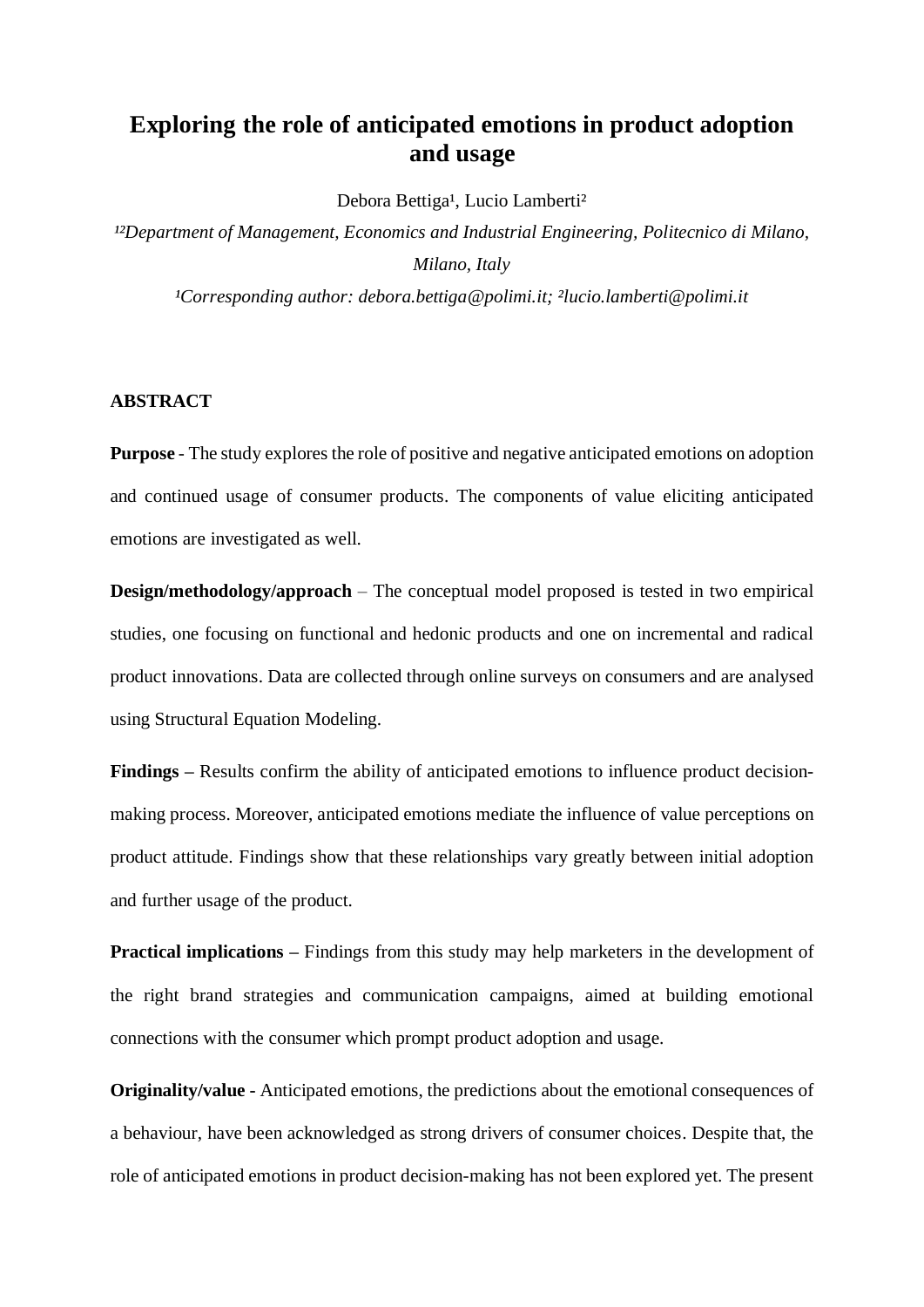research, by means of a novel conceptual model, uncovers the role of anticipated emotions in both product adoption and continued usage decisions and depict the components of value arousing such anticipated emotions.

**Keywords** Attitude, Anticipated emotions, Product adoption and usage,Value perception

## **Introduction**

In the last decade, a growing number of Companies have placed their marketing budgets in communication activities devoted to associate their products with emotional content. Several famous brands have built an emotional aura around themselves. For instance, Apple, through its commercials, sells a feeling of love, belonging and connectedness. Coca-Cola strongly identifies with the idea of happiness. Facebook builds on friendship. KFC, according to its marketing Chief David Timm "is now looking to connect with consumers on an emotional level rather than appeal to the rational side of their brain". How do these efforts, aimed at building emotional connections with the brand, affect consumer choices? Extant research does not answer this important question satisfactorily. Research in marketing, indeed, mostly focuses on emotions generated during the product interaction and, more generally, during the consumer experience with the product (Desmet & Hekkert 2007; Gillison et al. 2016; Norman 2004; Mora & Moscarola 2010). Hence, the kind of experience consumers have when they try the product in a shop or once they purchase the product and can actually use it. However, little is known on how emotions influence consumer choices on a prefactual basis, such as before the direct experience with the product. However, when consumers make decisions about product initial adoption, it is likely they imagine the emotions they might experience as a result of their choice (e.g. using this new car will make me excited). Similarly, it is plausible that the decision about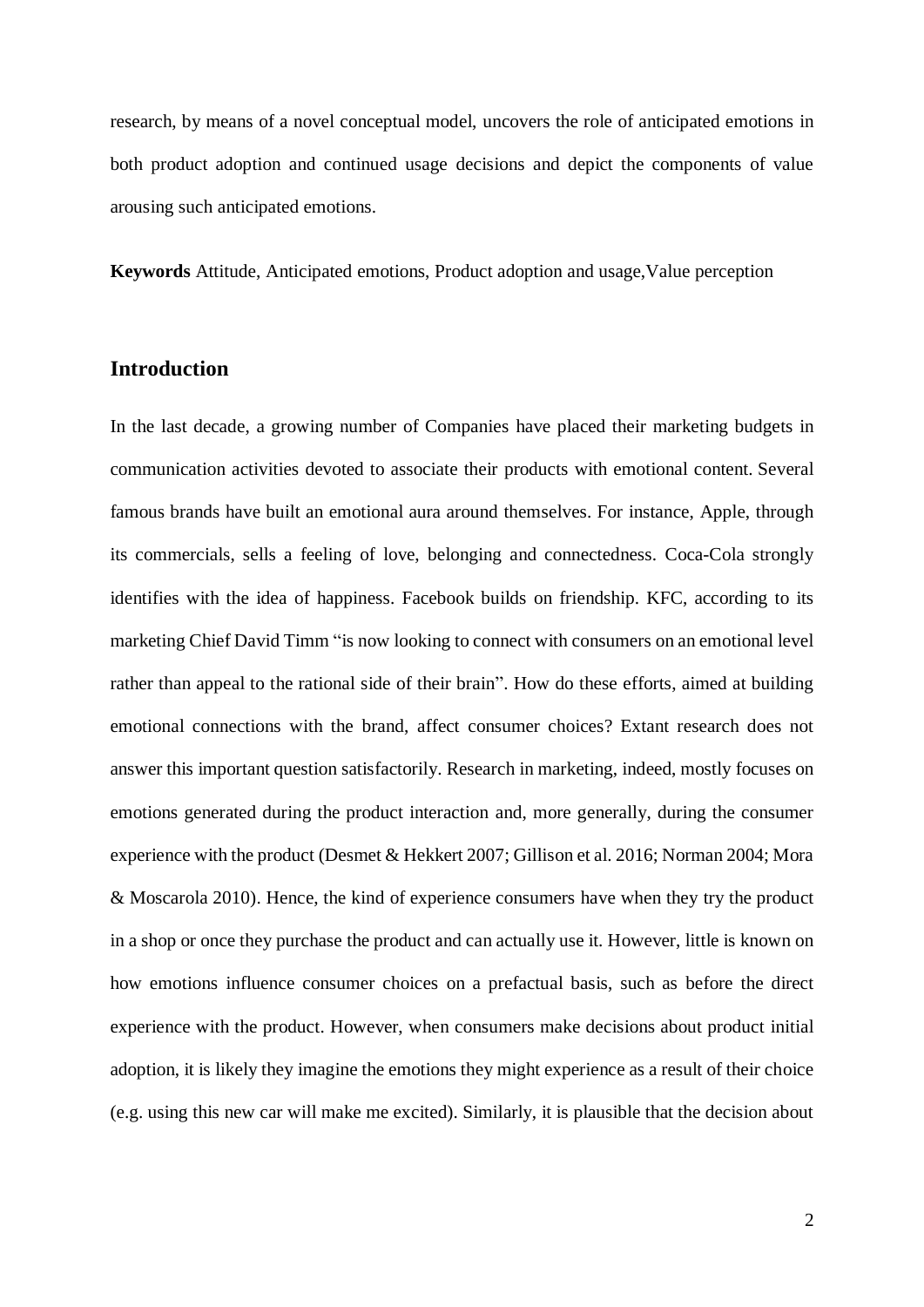the prolonged use of a product is influenced by the anticipated emotional consequences of its use in the future (e.g. using my car in the future will make me glad).

Research in psychology and related disciplines has demonstrated that the emotional consequence of a decision is anticipated by consumers and it is relevant in making the choice (Zeelenberg et al. 2000; Elgaaied 2012) confirming that emotions can be generated by appraising processes. Consumers may savour the anticipated pleasure connected with attaining something desirable, leading to more favourable attitudes and evaluations of the consumption experience (Coary & Poor 2016). However, to the best of our knowledge, there is no research to date that investigates the role of these anticipated emotions in decision-making about products. Prior studies conducted on the process of emotional appraisal of future decisions mainly focused on contexts of uncertainty or risk, such as anticipated emotions of gambling or regret (e.g. Coricelli, Dolan, & Sirigu, 2007). Other studies have been conducted on anticipated emotions as antecedents of personal goal desire, such as losing weight or obtaining a tenure position (Perugini & Bagozzi 2001). The aim of this work is to explore the role of anticipated emotions on product adoption and usage. The first contribution of this work is to fill an important gap in research by investigating the influence of anticipated emotions on the continued use of products that have already been adopted, in addition to those being considered for adoption. The second contribution is the examination of the components of value that influence anticipated emotions, namely purposive value, usability, monetary value, social enhancement, interpersonal interconnectivity, entertainment value and self-discovery value. By doing that, our research contributes to high level of theory building by analysing a previously unexplored process, (value perceptions  $\rightarrow$  anticipated emotions  $\rightarrow$  attitude) and depicting the moderating role of product ownership (i.e. adoption versus continuous usage) into the process. The influence of attitude on intention to adopt/use (attitude  $\rightarrow$  intention to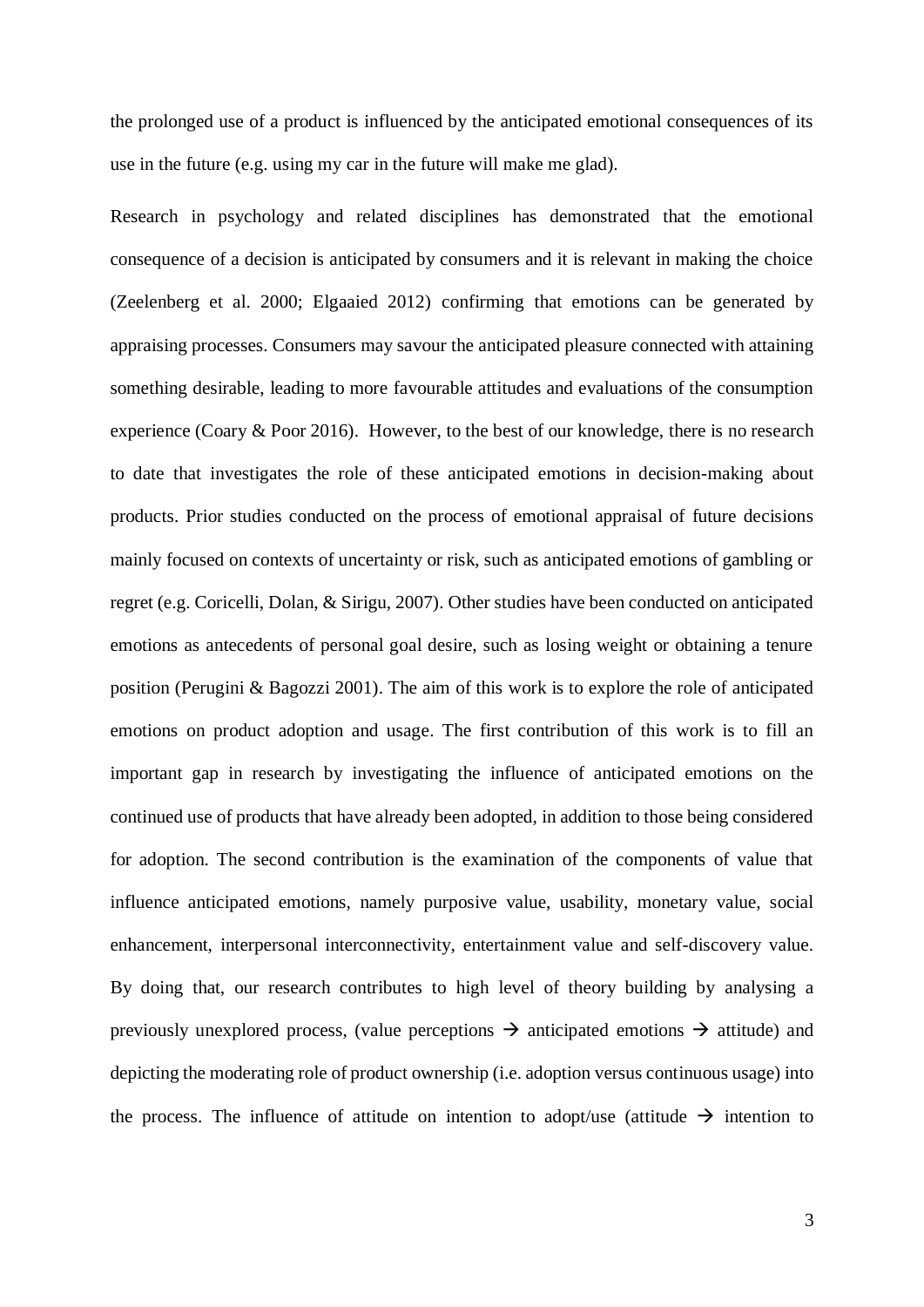adopt/use), largely confirmed in prior research (Fishbein & Ajzen 1975), is empirically assessed in this research as well.

## **Anticipated emotions and attitude**

Frijda argued that behaviour "*can be motivated by the anticipation of emotion that could or will occur''* (1986, p.187). Research confirmed that effortful decision making involves affective processes and elicits forward-looking anticipated emotions (Bagozzi & Baumgartner 2000; Perugini & Bagozzi 2001). Anticipated emotions have been defined as prefactual appraisals in which a subject imagines the affective consequences of goal attainment and goal failure before deciding to act (Gleicher & Boninger 1995). Anticipated emotions can assume both a positive (e.g. excitement, delightfulness) and a negative (e.g. frustration, sadness) connotation not simply representing bipolar extremes of a single construct but structurally distinct constructs (Bagozzi et al. 1999; Phillips & Baumgartner 2002). Positive anticipated emotions, indeed, represent the positive feelings arising from the *possibility* to achieve a goal in the future. Negative anticipated emotions, instead, represent the negative feeling generated by the *impossibility* to achieve a goal in the future. Thus, the more intense are the positive anticipated emotions (PAE) and the negative anticipated emotions (NAE), the more consumers are motivated to adopt behaviours needed to achieve the positive outcome or to avoid the negative consequence of their actions (Perugini & Bagozzi 2001). In a similar vein, we assume that the same mechanisms will apply in the decision about product adoption and usage. If a consumer imagines that using a specific product will make him happy, he will be more likely to do so, to experience the positive outcomes of usage. Similarly, if he imagines that *not using* the product will make him sad or frustrated, he will be more likely to use it in the future, to avoid the negative feelings associated with privation of the product.

It is necessary to note that anticipated emotions alone do not predict action as they focus on the goal achievement feelings. Being affective responses they are integrated into the evaluative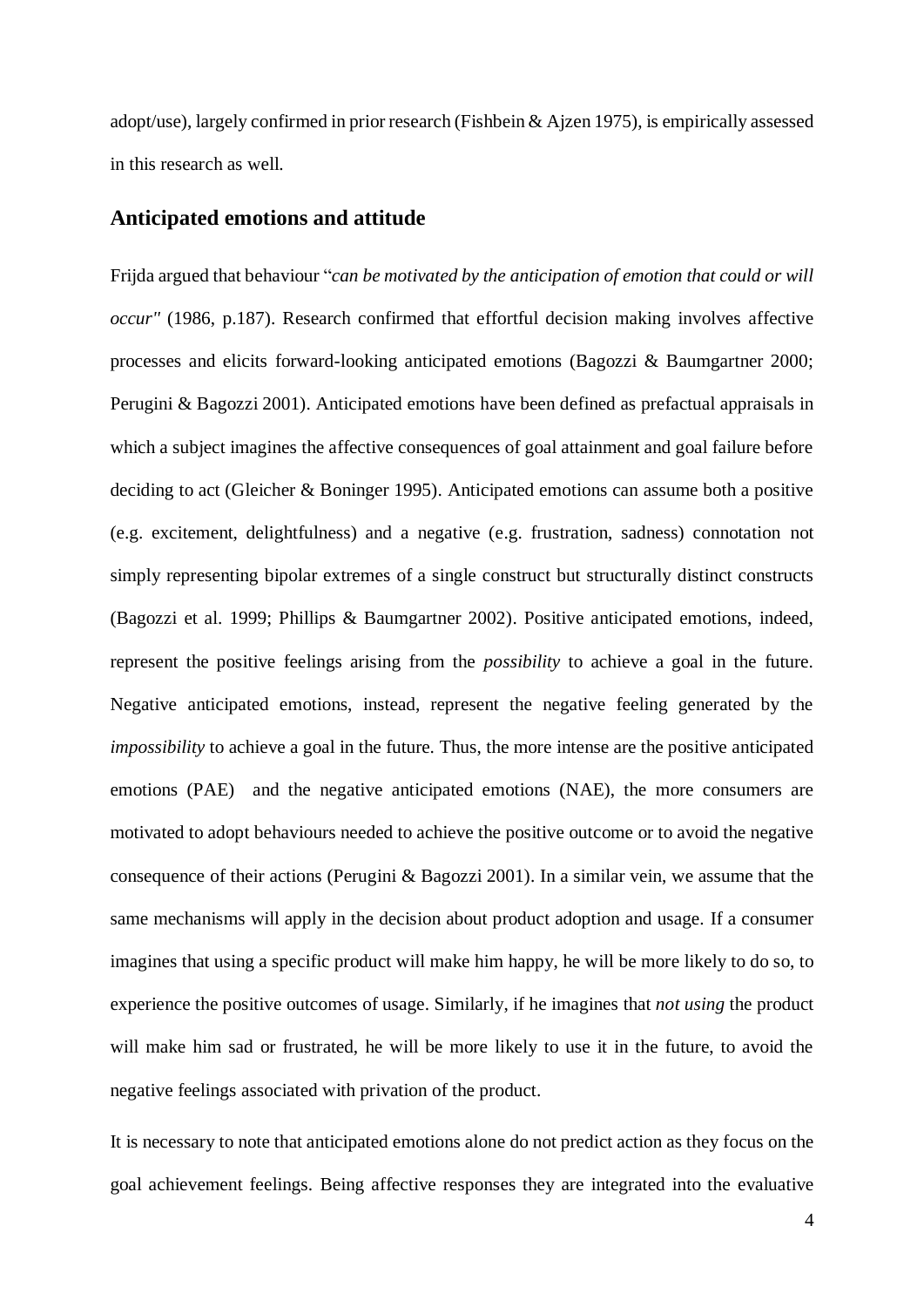judgment. Attitude represents this evaluative response, the deliberative and cognitive judgement. It refers to an individual's enduring favourable or unfavourable evaluations of an object (Fishbein & Ajzen 1975) that arises from beliefs, feelings, and behavioural inclinations towards the product and its meanings (Vaughan & Hogg 2005). Research confirmed that mental imagery or mental simulation is enough to activate cognitive processes (Krishna 2012) and affect can determine more positive brand attitudes (Batra & Stayman 1990; Holbrook & Batra 1987). Attitude, in its turn, reflects the reasons for acting, the means to attain a goal: a positive attitude toward a product increases the intention to use it in the future (Davis 1989). The utility of the attitude concept rests, indeed, on the assumption that attitude influences behaviours, as Fishbein and Ajzen (1975) famously proved. Following this reasoning, we assume that both positive and negative anticipated emotions positively influence the attitude toward a product. Attitude, in its turn, determines intention to adopt or use the product in the future. Additionally, product nature may operate as a moderator, by interacting with antecedent constructs to influence decision-making outcomes. More specifically, as prior studies argue, hedonic and functional products may elicit different emotional responses and thus affect attitude differently (Kempf, 1998). More formally:

*H1: Positive anticipated emotions, toward future product usage, positively influence attitude;*

*H2: Negative anticipated emotions, toward future product privation, positively influence attitude;* 

*H3: Attitude positively influences intention to use*;

## **Value perceptions**

Emotions are influenced by the subjective cognitive evaluations of the product features and meanings (Lazarus 1991). Prior work confirmed that emotions are directly generated by the processing of understanding of products and their characteristics (Norman 2004). Physical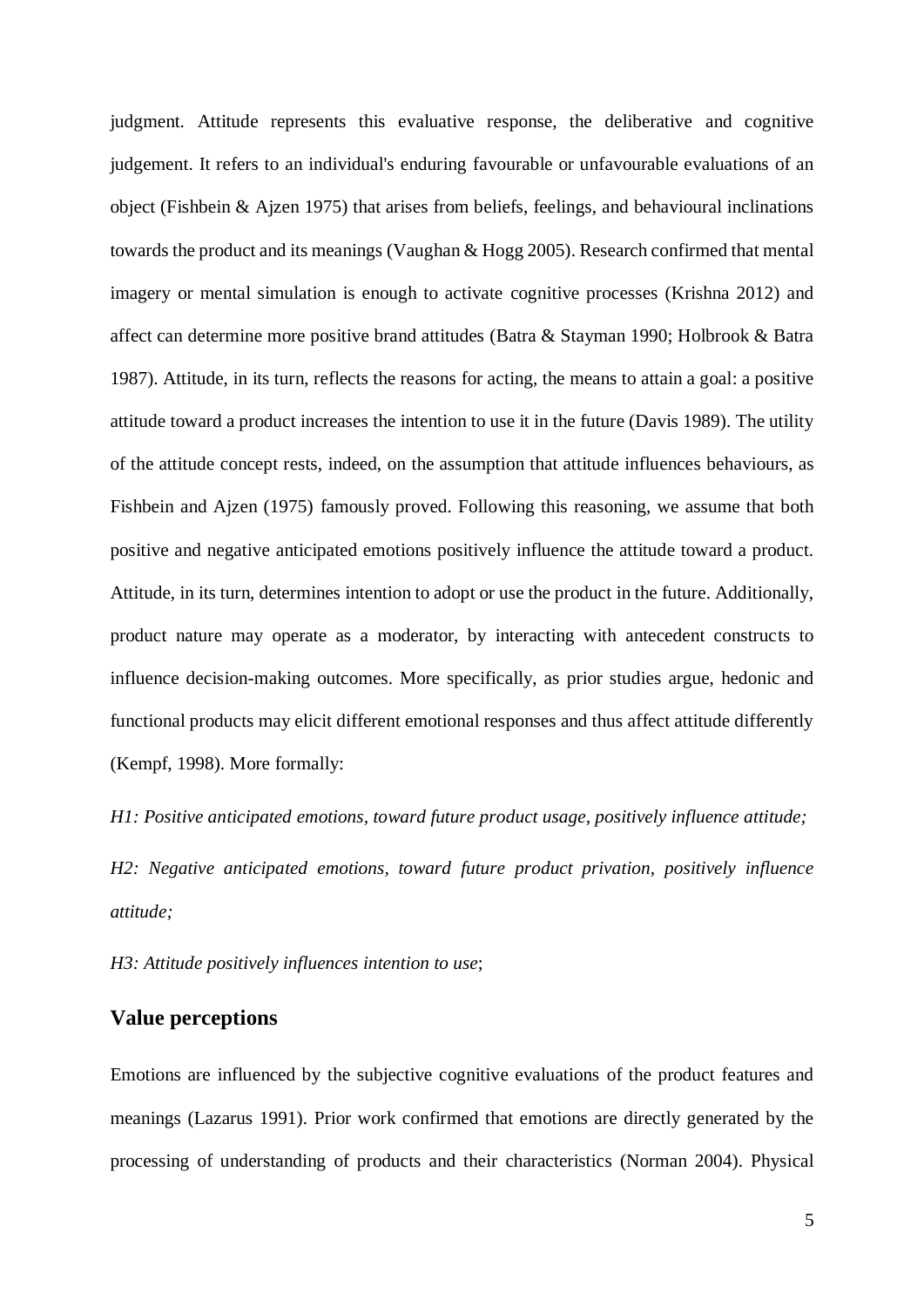product attributes, such as symmetry or beauty, can generate an aesthetic response of pleasure, while usability can generate relaxation. The emotional responses may be elicited by the interpersonal relationship a product enables (socio-pleasures), the product usefulness and ability to generate self-learning (ideopleasure) or the ease to use, the physio pleasure (Jordan 2002). Even objective product information like the price (Plassmann & O'Doherty 2008) spur emotional responses, such as when a consumer is pleased or even excited after obtaining a good bargain. To understand the value perceptions arising from a product we draw upon the *Uses and gratification paradigm*, initially conceived for communication studies (Flanagin & Metzger 2001) and further developed by Dholakia, Bagozzi, & Pearo (2004). The theory accounts for the multiple uses different products enable. It proposes (Dholakia et al. 2004) five productrelated values: purposive value, connected to task achievement and instrumental objectives; entertainment value, mirroring fun and relaxation; self-enhancement, reflecting the pressure of social groups and the improvement of one's social status within his community; interpersonal interconnectivity, reflecting the social benefits deriving from interactions with other people; self-discovery, that involves the understanding and deepening of salient aspect of one's self through the elaboration of one's tastes, preferences and values. For consumer products, two additional value perceptions may be relevant: usability and monetary value. Usability is strictly related to the ease of use of the product (Davis 1989). Simplicity and immediate understanding are essential characteristics the consumer looks at and can shape the feelings toward the product. Monetary value becomes relevant for consumer products, as individuals face the monetary cost of product adoption and usage (Overby & Lee 2006; Pontiggia & Virili 2010). Following the discussion we propose:

*H4: Value perceptions positively influence anticipated positive emotions;*

*H5: Value perceptions positively influence anticipated negative emotions;* 

## **Adoption versus continuous usage**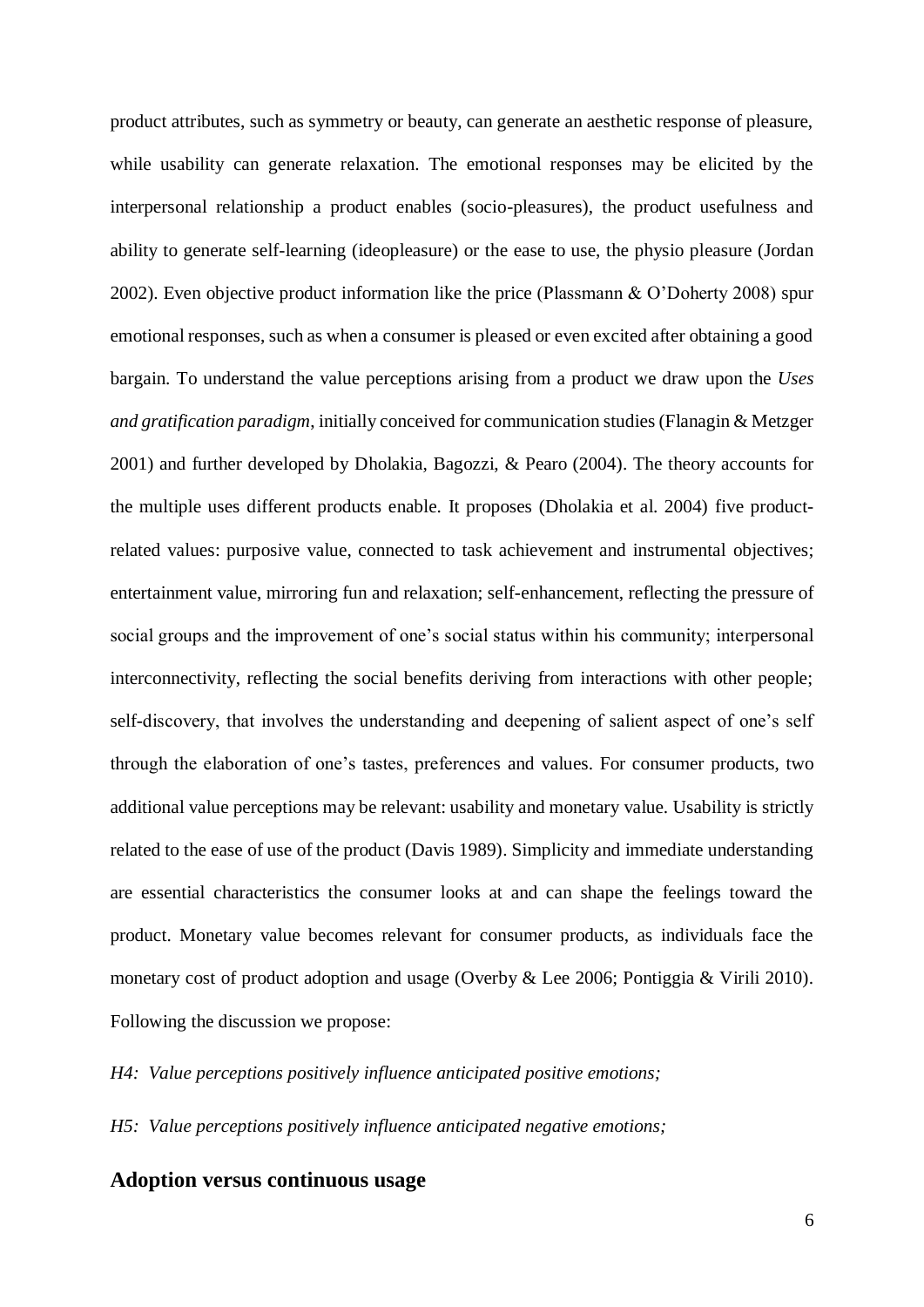Anticipated emotions are not permanent over time, but they are dynamic responses to imagined feedbacks and are contingent to the evaluation process (Bagozzi et al. 2003). Yogasara and Popovic (2011) investigated anticipated user experience by asking participants to imagine an interactive product and anticipate their experiences and feelings with it. They found that while positive anticipated user experience is related to an imagined product, a negative anticipated user experience is principally related to existing products. Similarly, Bagozzi and Lee (1999) sustain that emotional acceptance of innovations comes from positive emotions such as joy, pride, hope, love or liking while emotional resistance to innovations comes from negative emotions such as anger, fear, sadness and disgust, guilt, shame, contempt, and envy and jealousy. In a similar vein, we assume that anticipated positive emotions become relevant in influencing product adoption decisions. However, once the consumer holds and uses a product, habit becomes prominent in spurring further usage, thus motivational factors and related positive emotions likely decrease in relevance. Research, indeed, shows that the stronger the habitual use of a system, the less conscious planning is involved, and the relationship between subjects' evaluations of the system and their intention to use wanes (Wu & Kuo 2008).

Conversely, we assume negative anticipated emotions may not be relevant in adoption decisions as it may be hard for consumers to judge the negative consequences of privation for products they do not own. However, as the product becomes part of the consumer daily life and generates functional dependence, the idea of not using it in the future may generate negative anticipated emotions. Habit, indeed, leads to resistance to innovations (Bagozzi & Lee 1999). Individual's perceptual and cognitive mechanisms, such as attitude strength toward the object of habit, are likely to be tuned in to preserve the habit (Sheth 1981). Strong attitudes toward existing objects contribute to resistance to change and may prevent consumers from being open to innovations (Bagozzi & Lee 1999). Thus, we assume: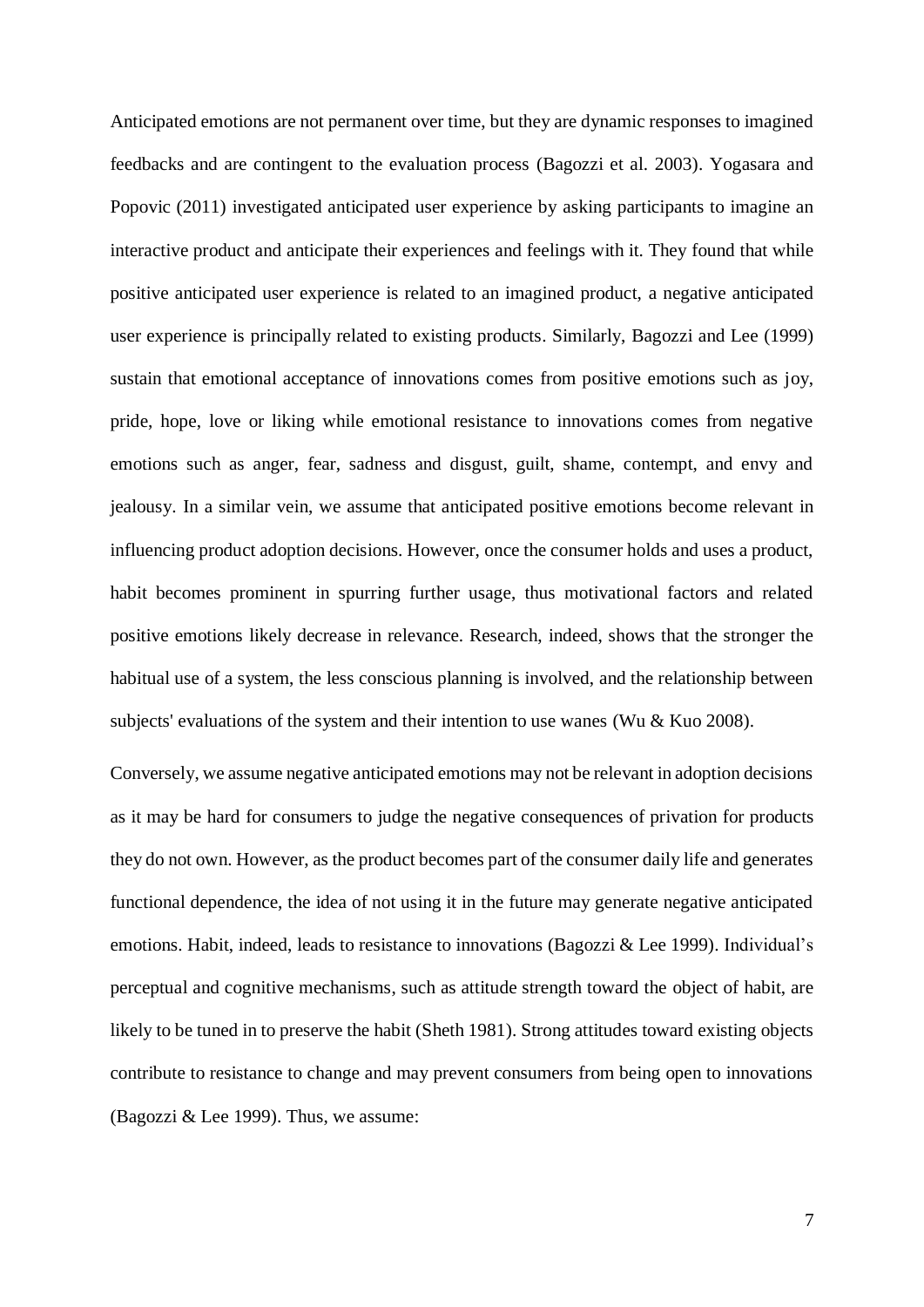*H6: The impact of anticipated emotions on attitude changes between adoption and continuous usage;*

Value perceptions are not stable but can change in relevance over time, thus pre-adoption value perceptions do not predict post-adoption use consistently (Karahanna et al. 1999). This temporal dependence of the experience has three causes: an increasing familiarity with the product, functional dependency and hedonic attachment (Karapanos et al. 2009). Some researchers suggest that pragmatic aspects are the primary determinants of satisfaction during the first experiences with a product, but over time user identification, representing what the product expresses about its owner, become a more prominent aspect (Karapanos, 2013). Conversely, other studies found that usefulness (Kujala, Roto, Väänänen-Vainio-Mattila, Karapanos, & Sinnelä, 2011) and ease of use (Mendoza & Novick 2005) improve over time. Existing research does not agree on the influence of hedonic aspects as well. Karapanos (2013) suggests that the importance of product novelty and social meanings fast disappears over time, while different typologies of hedonic pleasure became relevant. Wilamowitz-Moellendorff, Hassenzahl, & Platz (2006) found, conversely, that the perceived product arousal and pleasure became irrelevant over time. Thus, prolonged use seems to be spurred by different qualities than the ones that provide positive initial experiences (Karapanos et al., 2009). Following this discussion, we acknowledge the possibility that some value perceptions can decrease in effect to the level of irrelevance over time, and thus may play a role in product adoption only. Conversely, some value perceptions may be relevant for continuous usage decisions only. In the pursuit of simplicity, we prefer to formulate our research hypotheses symmetrically. Thus:

*H7: The influence of value perceptions on anticipated emotions changes between adoption and continuous usage.*

Figure 1 presents the conceptual model proposed*.*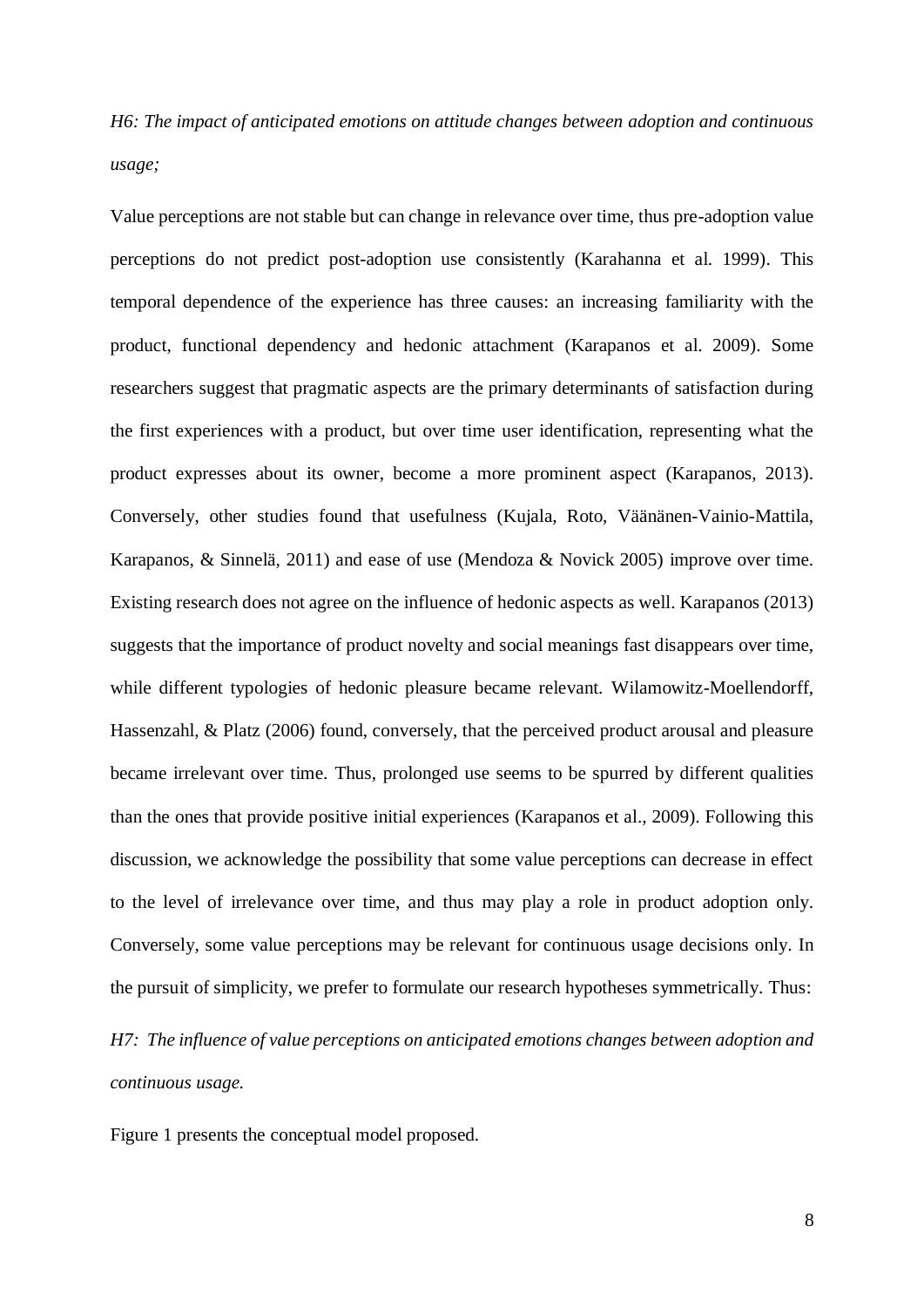



We tested our hypotheses across two studies, using general population samples and survey method. Study 1 tests the hypothesised relationships for two product typologies, functional products, serving primarily utilitarian and instrumental purposes and hedonic products, mainly satisfying entertainment needs, providing sensory gratification and fun (Holbrook & Hirschman 1982). According to prior studies, indeed, emotional responses may be processed differently by consumers according to the mainly hedonic or functional nature of the product they are evaluating (Kempf & Smith 1998; Batra & Ahtola 1991; Chaudhuri et al. 2010). Study 2 replicates Study 1 by testing the psychological mechanism using different experimental stimuli, namely products representing a radical innovation and products representing an incremental innovation. We define a radical innovation a product that arises from a new technology and new knowledge and represents a distinct improvement in satisfying consumer needs (Chandy & Tellis 2017). Conversely, an incremental innovation is a product containing low levels of new knowledge (Dewar & Dutton 1986). We selected these product typologies as the degree of product novelty may affect emotional reaction in consumers. Radical innovation, indeed, have been argued to generate stronger emotional reactions than incremental innovations, able to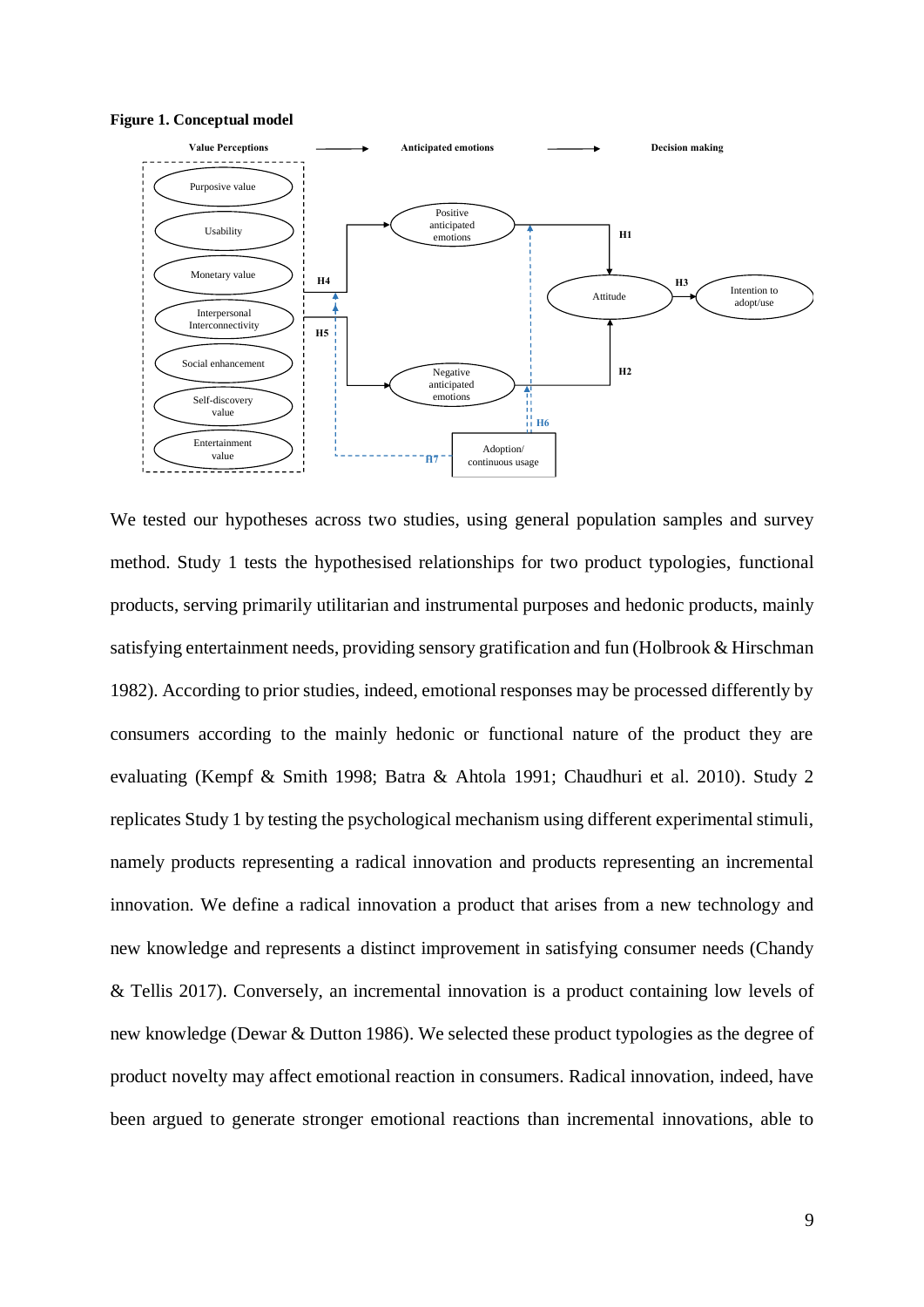influence the evaluation of such products and affect adoption and diffusion process (Chaudhuri et al. 2010; Mandler 1982).

## **Study 1**

The aim of study 1 was to test our conceptual model on a 2x2 design, by testing functional and hedonic products in both adoption and continuous usage scenarios. After individuating two stimuli products that differ in terms of their hedonic and functional nature, we conducted a survey research, distributed online, to investigate adoption and continuous usage decisions for both products.

#### *Design and procedure*

We selected the two products based on the results of a pre-test on four electronic devices. In the pretest 20 participants were asked "Would you characterise the [product] as primarily a functional product or an entertainment/enjoyable product?" with a 7-point scale, with 1 being "primarily for functional use" and 7 being "primarily for entertainment use", according to prior studies (Kempf, 1999). Based on the results of a paired t-test we selected a couple of products that presents a significant difference (t19= 3,418; p<0.01) in terms of perceived functional versus hedonic characteristics: an MP3 player (M=5.4; SD=1.39) and a fitness tracker (M=3.75; SD=1.71). Further, both the MP3 player and the fitness tracker were common products, used by a large majority of the population, thus representing a credible consumption scenario.

Two surveys were conducted online, one about the functional product and one about the hedonic product. The surveys were developed using Survey Monkey tool (https://it.surveymonkey.com/). We distributed the questionnaires (i) through e-mail to a convenience sample (ii) through social media platforms (e.g. Facebook) and (iii) inside online forums to reach a variety of respondents. We posted the survey both on generalist social media platforms and online forums and in subject-specific forums (e.g. groups discussing sport, music,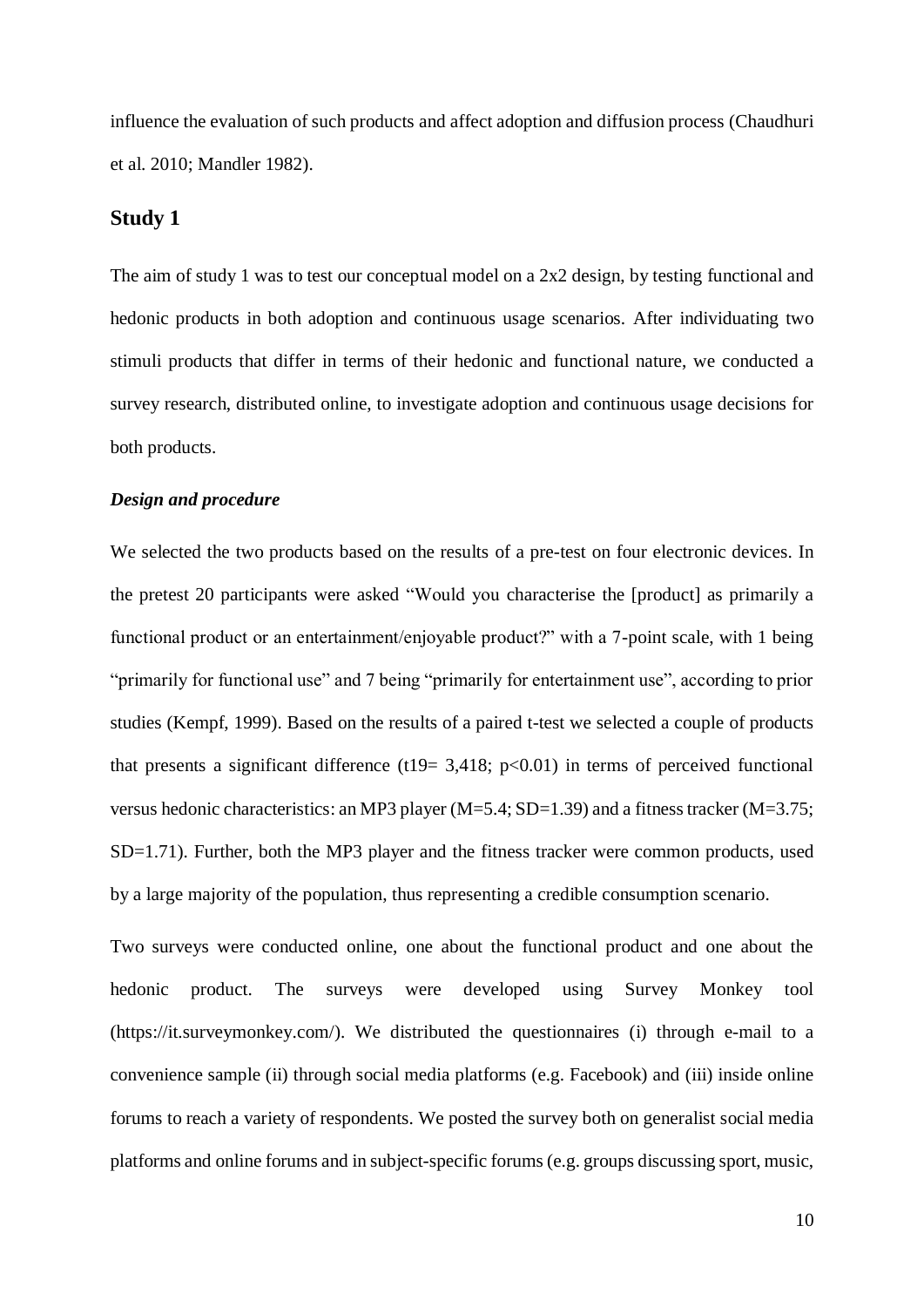fitness, electronics). Further, we posted the surveys on both Italian and International social media, to enlarge the sample of respondents.

For each survey respondents were asked to report if they own a product in the category presented. Based on this response they were directed to the survey about the novel product (if they did not own it) or to the one about the familiar product (if they own it). In the survey on the novel product, a description and some pictures of the product were shown, in the other one respondents were inquired about the product they own. Questions were identical between the two conditions and the two products, with only slightly changes due to the rewording of the questions to a novel or a familiar product. Other questions, not related to the study, were proposed as well.

### *Measurement and method of data analysis*

All constructs were adapted from prior literature. We measured attitude, anticipated positive emotions, anticipated negative emotions and value perceptions (purposive value, usability, monetary value, entertainment value, interpersonal interconnectivity, social enhancement, selfdiscovery) through self-reported scales. We measured intention to adopt/use as well, to confirm its relationship with attitude. Product nature has been measured to assess if it acts as a moderator between anticipated emotions and attitude. Value perceptions and intention were measured through seven-point Likert scale with the value 1 anchored to "strongly disagree" and 7 to "strongly agree". Anticipated emotions were assessed through 7-point items with alternatives ranging from 'not at all' to 'very much,' and with 'moderately' in the middle. Attitude was assessed through ten 7-point semantic differential items. Items for all constructs were listed in random order. Appendix A presents the measurement scales.

We used Partial Least Squares Structural Equation Modeling (PLS-SEM), a second-generation multivariate data analysis method that permits to test linear and additive models. We opted for

11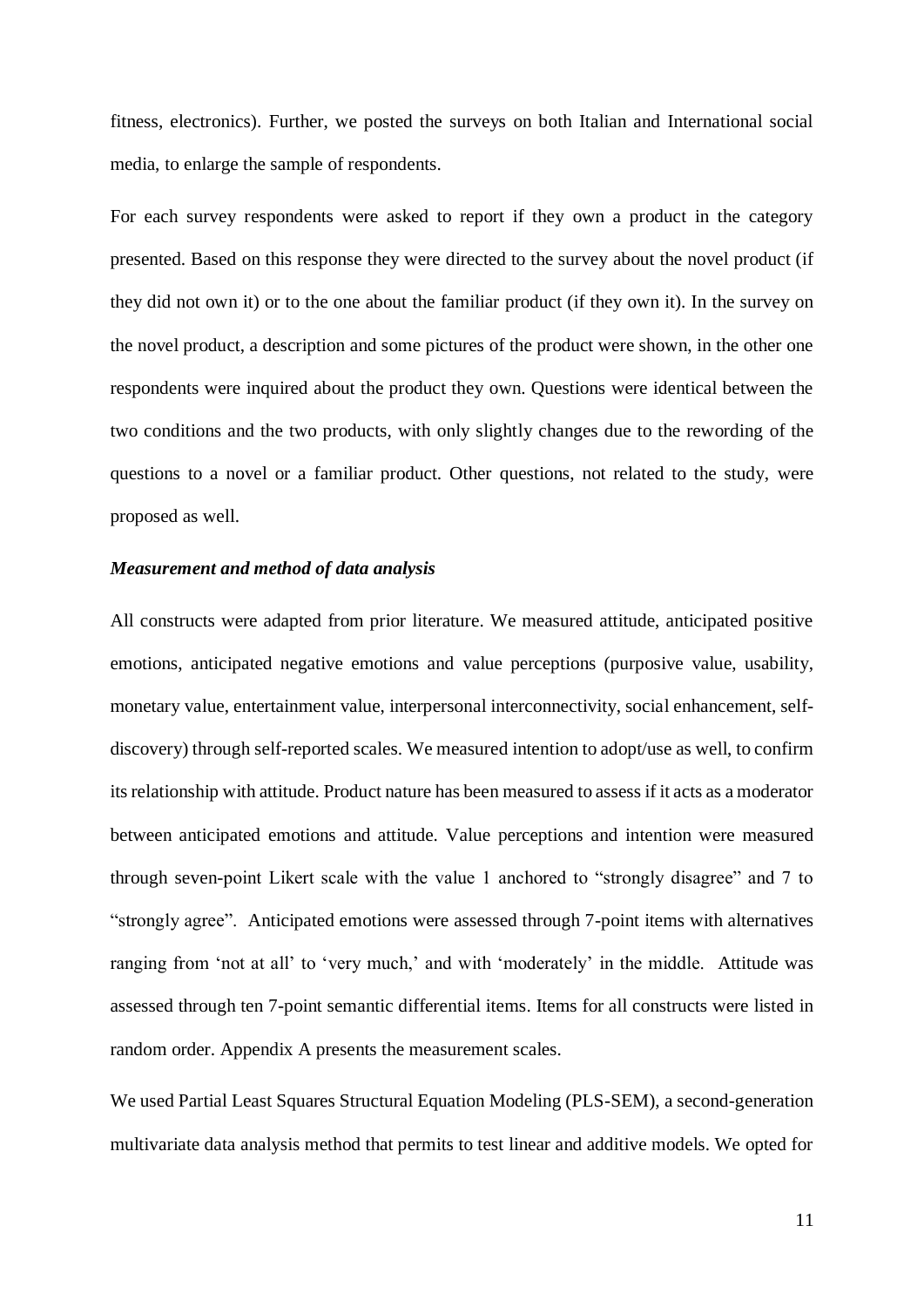PLS-SEM due to the explorative type of research (Hwang et al. 2010). We performed two path analyses, one for each condition (adoption and continuous usage). Our model was balanced in the weight of endogenous and exogenous constructs, meeting PLS-SEM's prediction goal (Hair et al. 2012). All our constructs were reflective.

#### *Preliminary analysis and common method variance*

We received 305 responses in the first half of 2015. After deletion of missing, incomplete and invalid responses, we obtained a valid dataset of 270 answers, of which 161 answers for novel products (people that did not own an MP3 player/fitness tracker) and 109 for familiar products (people who own an Mp3 player/fitness tracker). Demographic statistics are provided in Appendix B. A summary of descriptive statistics for each construct is provided in Appendix C. We checked that the two products (functional and hedonic) were not significantly different in their overall favorability. Indeed, the products analyzed should differ only in their perceived nature (functional versus hedonic) in order to provide clear indications on the process elicited by each product. Other differences between the products could affect PAE and NAE in not controllable ways. To check for this possibility, a t-test of the difference between attitudes for the two products was performed. Means were not significantly different (t(268)= 1.15, p =0.25), thus confirming this is not an issue in the study.

To assure that common method variance will not affect our results we developed the survey using different scales types (Likert-scale; semantic differential; multiple choices) and we randomised the order of items. Further, the complicated specifications in the regression model make it difficult for respondents to anticipate relationships in the framework or to use a cognitive map in answering. A posteriori, we examined the robustness of the results employing Harman's one-factor test, as suggested by Podsakoff, MacKenzie, Lee, & Podsakoff (2003). Results show that the single factor was explaining less than 50% of the variance, thus we concluded that common method bias does not represent a significant threat to the study.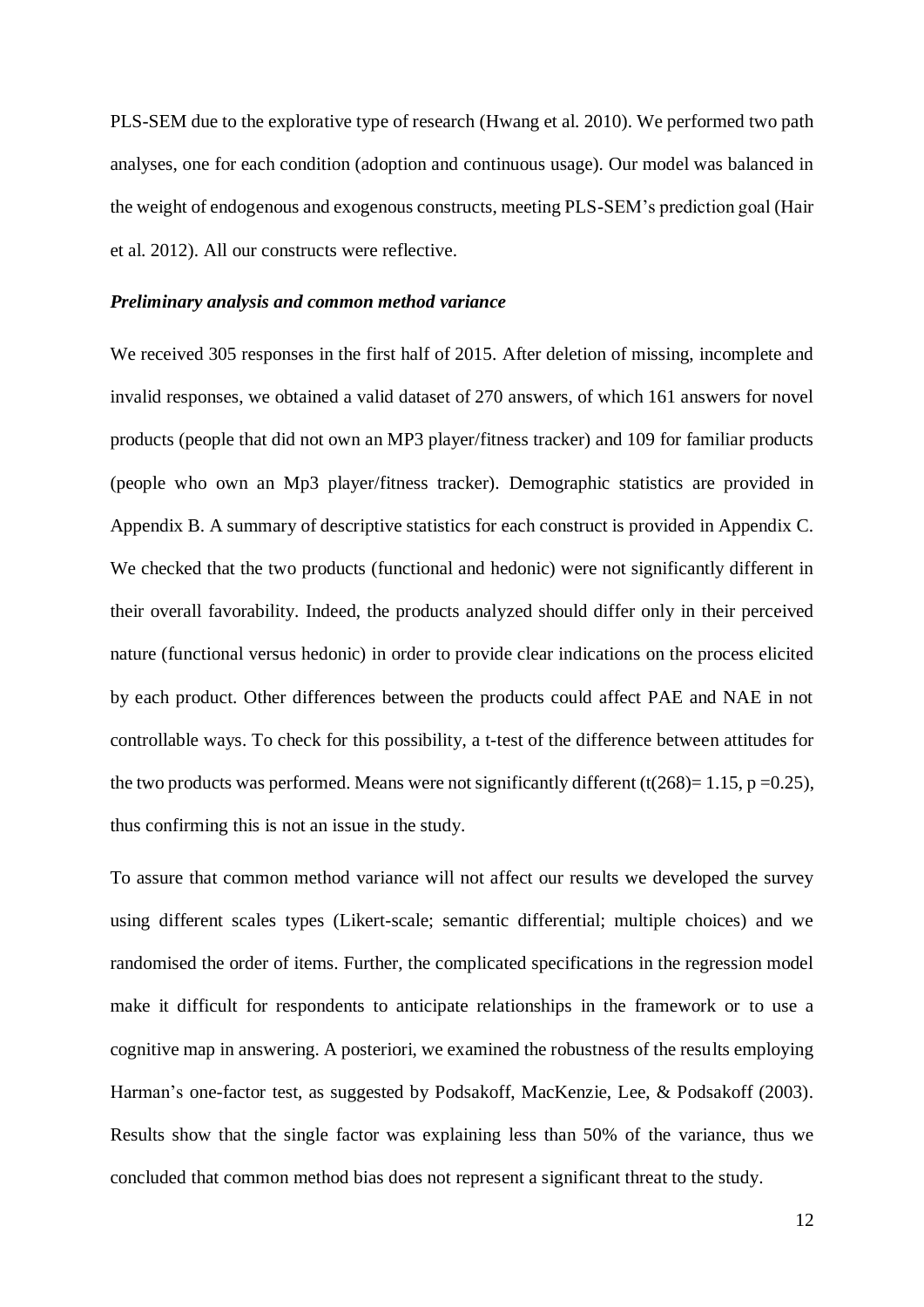#### **Results of Partial Least Square analysis (PLS-SEM)**

We examined the reliability and validity of constructs with the pooled data (Haenlein & Kaplan 2004) through their composite reliability, AVE and AVE square root (Table 1). After checking for measure reliability we deleted one item from the entertainment value scale ("*to play"*) and one from the attitude scale ("*excited")*. Further analyses were conducted on this data set.

|               | Table 1. Study 1 - Inter construct correlation and reliability measures |                                 |                     |              |             |            |               |            |      |             |            |             |            |
|---------------|-------------------------------------------------------------------------|---------------------------------|---------------------|--------------|-------------|------------|---------------|------------|------|-------------|------------|-------------|------------|
| Construct     | Average<br><b>Variance</b><br><b>Extracted</b><br>(AVE)                 | Composite<br><b>Reliability</b> | AT                  | <b>ENTER</b> | <b>SELF</b> | <b>INT</b> | <b>INTINT</b> | <b>NAE</b> | PAE  | <b>USAB</b> | <b>MON</b> | <b>PURP</b> | <b>SOC</b> |
| AT            | 0.69                                                                    | 0.96                            | $0.83$ <sup>a</sup> |              |             |            |               |            |      |             |            |             |            |
| <b>ENTER</b>  | 0.79                                                                    | 0.92                            | 0.31                | 0.89         |             |            |               |            |      |             |            |             |            |
| <b>SELF</b>   | 0.89                                                                    | 0.94                            | 0.24                | $-0.13$      | 0.94        |            |               |            |      |             |            |             |            |
| <b>INT</b>    | 0.89                                                                    | 0.96                            | 0.63                | 0.44         | 0.16        | 0.95       |               |            |      |             |            |             |            |
| <b>INTINT</b> | 0.91                                                                    | 0.95                            | 0.08                | 0.15         | 0.49        | 0.02       | 0.95          |            |      |             |            |             |            |
| <b>NAE</b>    | 0.75                                                                    | 0.96                            | 0.38                | 0.20         | 0.04        | 0.29       | 0.06          | 0.87       |      |             |            |             |            |
| PAE           | 0.86                                                                    | 0.97                            | 0.67                | 0.38         | 0.30        | 0.62       | 0.19          | 0.46       | 0.93 |             |            |             |            |
| <b>USAB</b>   | 0.85                                                                    | 0.94                            | 0.39                | 0.34         | 0.00        | 0.44       | $-0.08$       | 0.20       | 0.38 | 0.92        |            |             |            |
| <b>MON</b>    | 0.95                                                                    | 0.97                            | 0.30                | 0.18         | 0.06        | 0.36       | 0.01          | 0.25       | 0.36 | 0.38        | 0.97       |             |            |
| <b>PURP</b>   | 0.79                                                                    | 0.92                            | 0.57                | 0.26         | 0.32        | 0.67       | 0.21          | 0.35       | 0.62 | 0.38        | 0.44       | 0.89        |            |
| <b>SOC</b>    | 0.95                                                                    | 0.97                            | 0.14                | 0.16         | 0.39        | 0.00       | 0.52          | 0.20       | 0.29 | $-0.06$     | 0.07       | 0.10        | 0.97       |
| $N = 270$     |                                                                         |                                 |                     |              |             |            |               |            |      |             |            |             |            |

**ª** *Square root of AVE* 

AT (attitude); ENTER (entertainment value); SELF (self-discovery); INT (Intention); INTINT (interpersonal interconnectivity); NAE (negative anticipated emotions); PAE (positive anticipated emotions); USAB (usability); MON (monetary value); PURP (purposive value); SOC (social-enhancement)

We used the split dataset for PLS multigroup comparisons to analyse adoption versus continuous usage (Sarstedt et al. 2011). Our sample size (n=161 for adoption and n=109 for continuous usage) was adequate, being more than ten times the largest number of structural paths directed to a particular latent construct in the structural model (Barclay et al. 1995). Results are shown below (Figure 2 and Figure 3), where grey boxes represent significant relationships.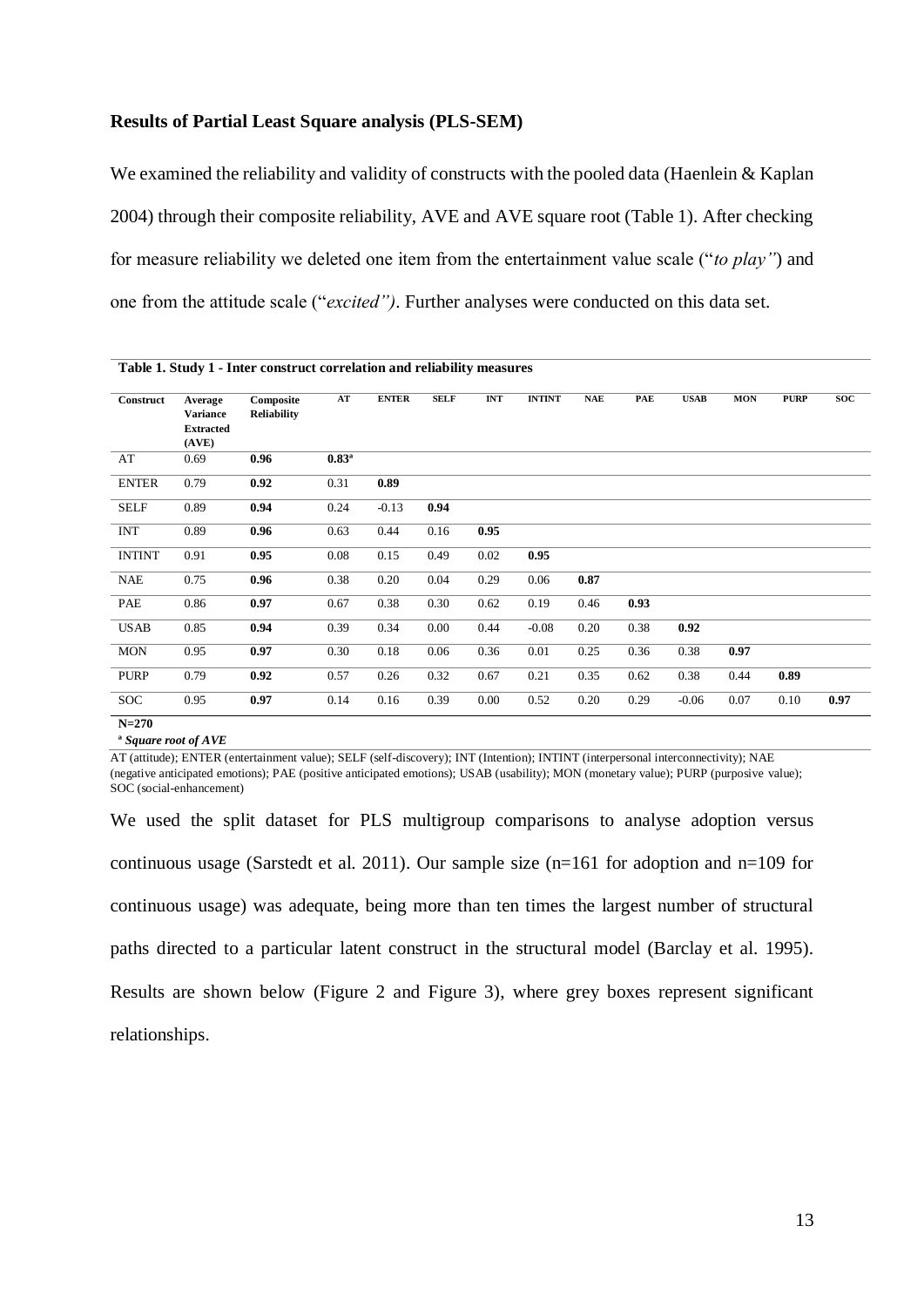#### **Figure 2 Study 1 results - adoption**



**Figure 3 Study 1 results – continuous usage**



For each significant relationship a group comparison through t-test was performed, to check if such relationship was statistically different in the two conditions. Detailed results are provided in Appendix D. For each condition, we run 5000 bootstrap samples as suggested by Hair et al. (2011). The number of iterations to find convergence were respectively 4 and 5, suggesting the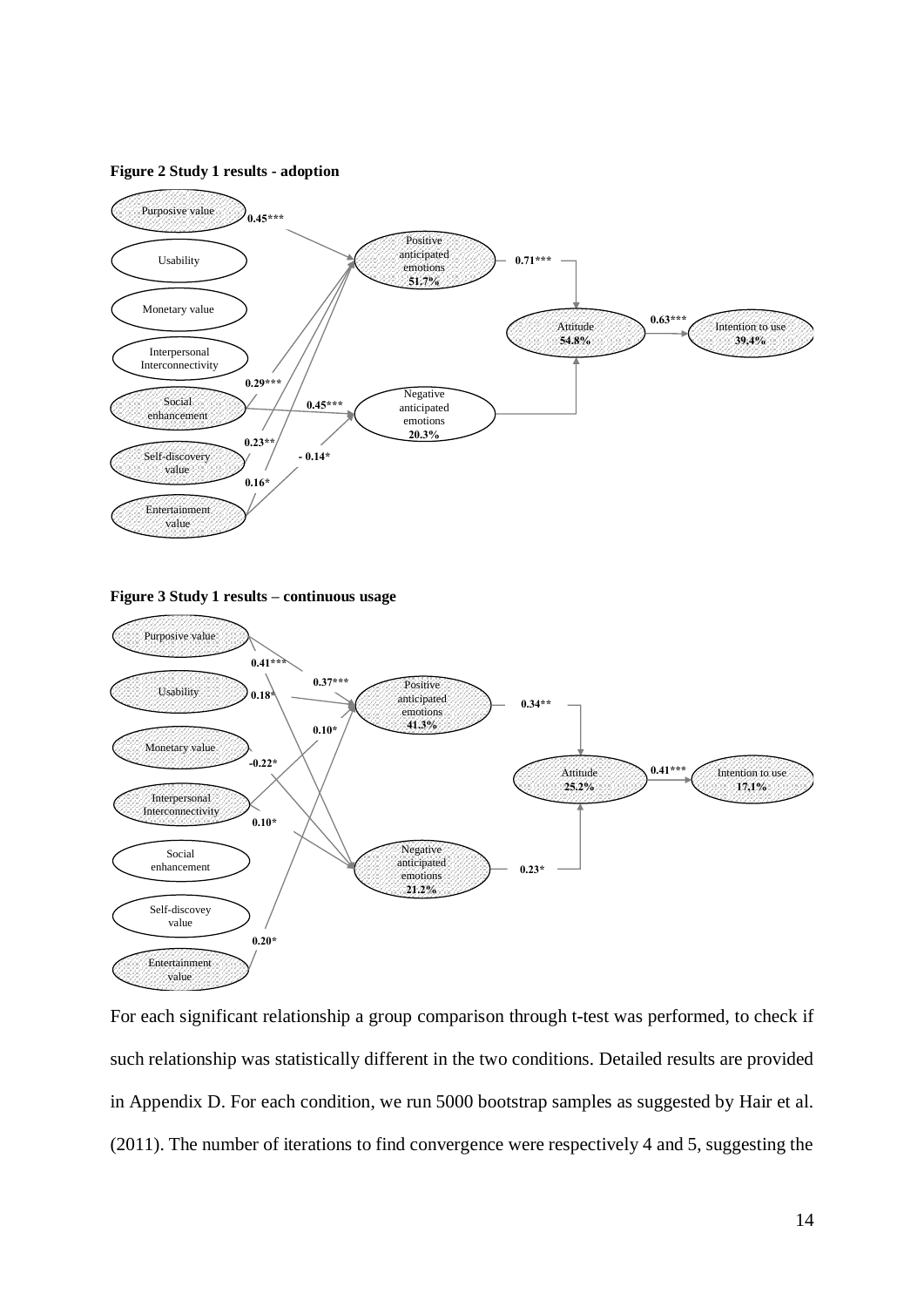goodness of the model. Model's predictive relevance has been assessed through Stone-Geisser'values (Stone 1974; Geisser 1974) using blindfolding procedures (Tenenhaus & Vinzi 2005). Attitude, PAE, NAE and Intention showed values far above zero, thus confirming the predictive relevance of the constructs in the model. The inner model results suggest that PAE have the strongest effect on attitude both for adoption and continuous usage, confirming H1. NAE have a direct positive effect on attitude according to H2, but only for continuous usage. The effect of PAE and NAE on attitude was significantly different between adoption and continuous usage, confirming our H6. Attitude is confirmed as a predictor of intention (H3) in accordance with prior research (Davis 1989). Results showed that value perceptions influence PAE and NAE differently and that they strongly change between adoption and continuous usage, partially confirming our H4, H5 and H7. We verified the possibility that product nature operates as a moderator, interacting with predictors of decision-making as suggested by prior studies (e.g. Kempf 1999). Specifically, we tested if product nature was moderating the relationship between PAE and attitude, NAE and attitude and if it has a direct effect on attitude. We found no evidence of moderating effect on both PAE and NAE, neither a significant direct effect of product nature on attitude, for both adoption and continuous usage decisions. Table 2 summarizes results of the hypotheses testing.

|                   | Table 2. Bruay 1 - Bunning y or hypotheses results                                                          |                                                                                            |
|-------------------|-------------------------------------------------------------------------------------------------------------|--------------------------------------------------------------------------------------------|
| <b>Hypothesis</b> | <b>Description</b>                                                                                          | <b>Result</b>                                                                              |
| H1                | Positive anticipated emotions, toward future product usage,<br>positively influence attitude                | Accepted <sup>1</sup>                                                                      |
| H2                | Negative anticipated emotions, toward future product privation,<br>positively influence attitude            | Accepted <sup>1</sup> for<br>continuous usage<br>Not accepted <sup>1</sup> for<br>adoption |
| H3                | Attitude positively influences intention to use                                                             | Accepted <sup>1</sup>                                                                      |
| H <sub>4</sub>    | Value perceptions positively influence anticipated positive<br>emotions                                     | Partially accepted <sup>12</sup>                                                           |
| H <sub>5</sub>    | Value perceptions positively influence anticipated negative<br>emotions                                     | Partially accepted <sup>12</sup>                                                           |
| <b>H6</b>         | The impact of anticipated emotions on attitude changes between<br>adoption and continuous usage             | Accepted <sup>1</sup>                                                                      |
| H7                | The influence of value perceptions on anticipated emotions<br>changes between adoption and continuous usage | Partially accepted <sup>12</sup>                                                           |
|                   | <sup>1</sup> at the 0.05 level of Alpha or lower                                                            |                                                                                            |

**Table 2. Study 1 - Summary of hypotheses testing**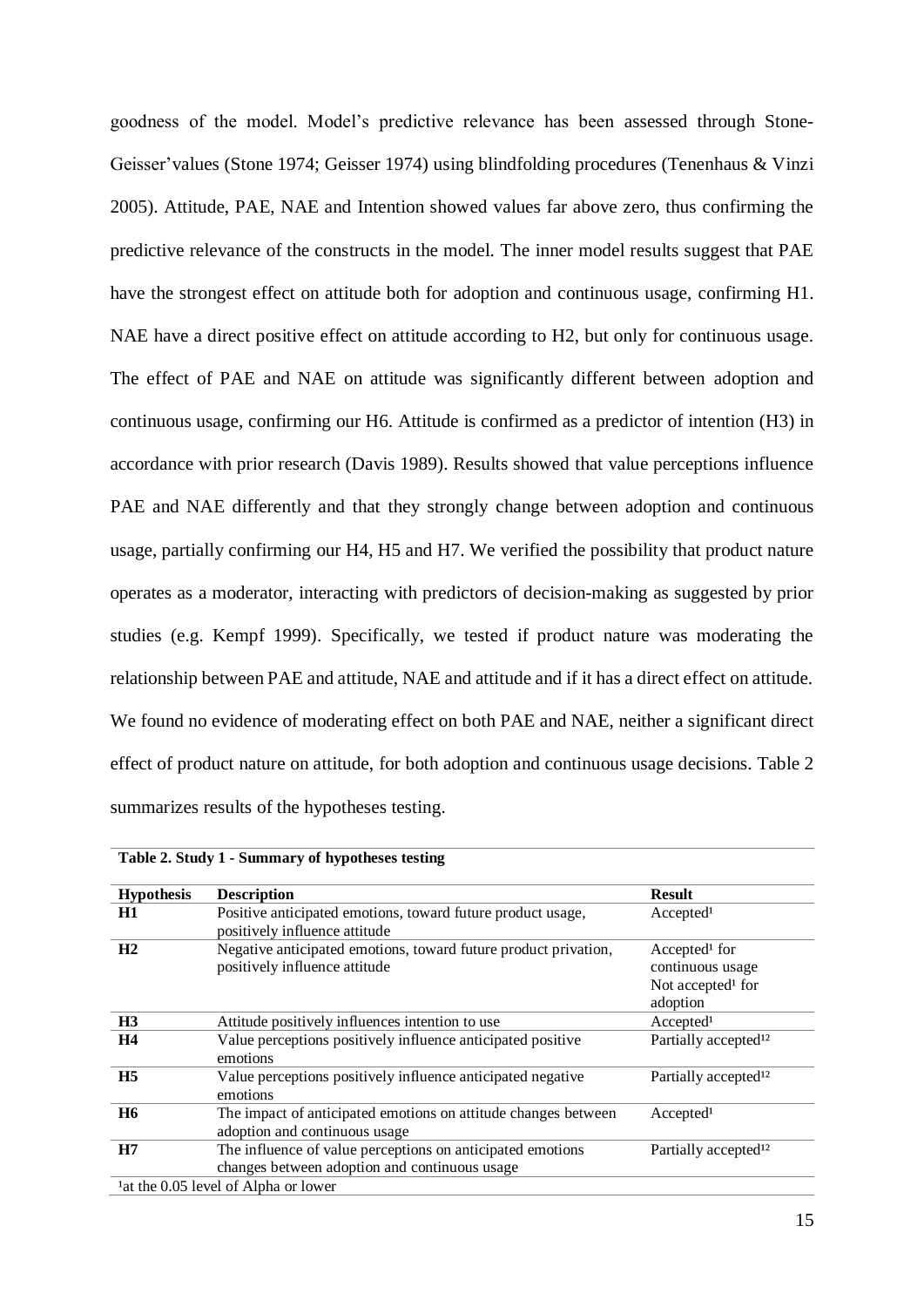## **Study 2**

The objective of Study 2 was to replicate Study 1, by testing our hypothesised relationships for both incremental and radical product innovations, in adoption and continuous usage scenarios. The empirical research followed two steps: (i) a pretest, in order to individuate two stimuli products that differ in terms of their perceived innovativeness, incremental versus radical; (ii) a survey research, conducted online, to investigate adoption and continuous usage decisions for both products.

#### **Design and procedure**

A team of researchers selected two products, a game console for the incremental innovation and a mobile virtual reality headset for the radical innovation. Such products should represent respectively an incremental and a radical innovation at the time in which the study has been conducted. To confirm this choice we conducted a pretest in which 26 subjects similar to those used in the final study evaluated the products. We employed the scale developed by Im et al. (2015) to measure the perceived innovativeness of the product, by using a 7-points Likert scale, with 1 being "strongly agree" and 7 being "strongly disagree". Specifically we introduced the question with "Compared with other competing products, this product…" followed by 6 items "is radically different", "can be considered as revolutionary", "is really out of the ordinary", "provides something not commonly found", "incorporates new ideas/concepts", "has unique features". We conducted a paired t-test that confirmed a significant difference  $(125=5.61;$  $p<0.001$ ) in the score of the game console (M=2.99; SD=1.33) and the mobile virtual reality handset (M=5.31; SD=1.23).

Following the pretest, two surveys, one about the incremental innovation and one about the radical innovation, were distributed online through Survey Monkey tool. We distributed the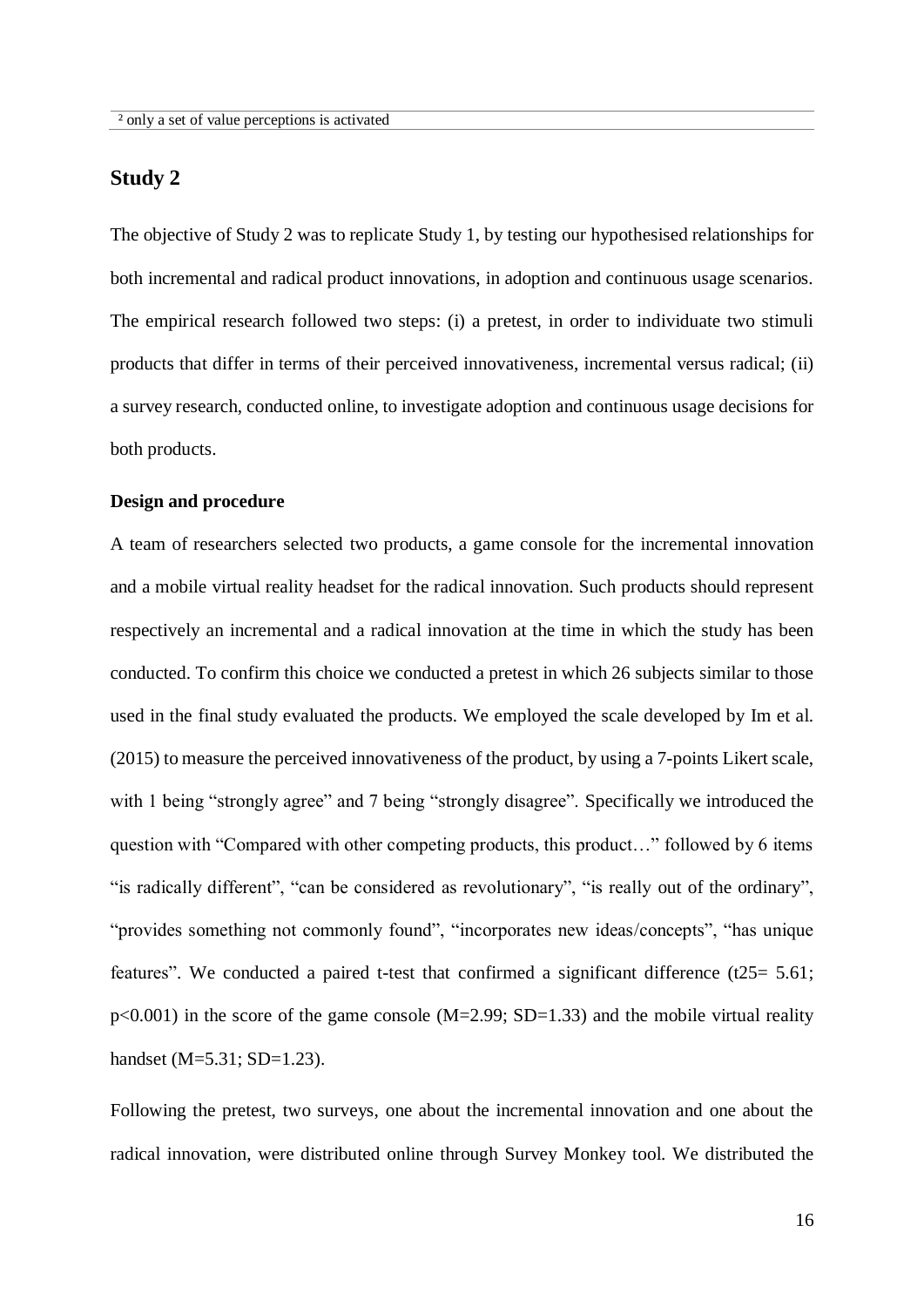questionnaire through e-mail to a convenience sample and through social media platforms and online forums to reach a variety of respondents. The survey has been posted both on generalist online communities and social media and in subject-specific forums, to catch consumers actually using the products (e.g. forums discussing game consoles and personal electronic devices). The survey has been posted on both Italian and International platforms, to enlarge the sample of respondents. The remaining of the procedure is identical to the one of Study 1.

#### *Measurement and method of data analysis*

The measurement scales adopted are the ones used in Study 1, with wording adjustments according to the specific product typology. Data analysis has been performed through Partial Least Squares Structural Equation Modeling (PLS-SEM).

#### *Preliminary analysis and common method variance*

We collected 1.874 responses at the beginning of 2017. After deletion of missing, incomplete and invalid responses, we obtained a valid dataset of 1106 answers, of which 189 answers for adoption scenario and 917 for continuous usage scenario. Demographic statistics are provided in Appendix E. A summary of descriptive statistics for each construct is provided in Appendix F. We examined the robustness of the results against common method bias by employing Harman's one-factor test, as suggested by Podsakoff, MacKenzie, Lee, & Podsakoff (2003). Results show that a single factor was explaining less than 50% of the variance, thus we concluded that common method bias does not represent a significant threat to the study.

#### *Results of Partial Least Square analysis (PLS-SEM)*

We performed two path analyses through PLS-SEM, one for each condition (adoption and continuous usage). Our sample size was adequate, being more than ten times the largest number of structural paths directed to a particular latent construct in the structural model (Barclay et al.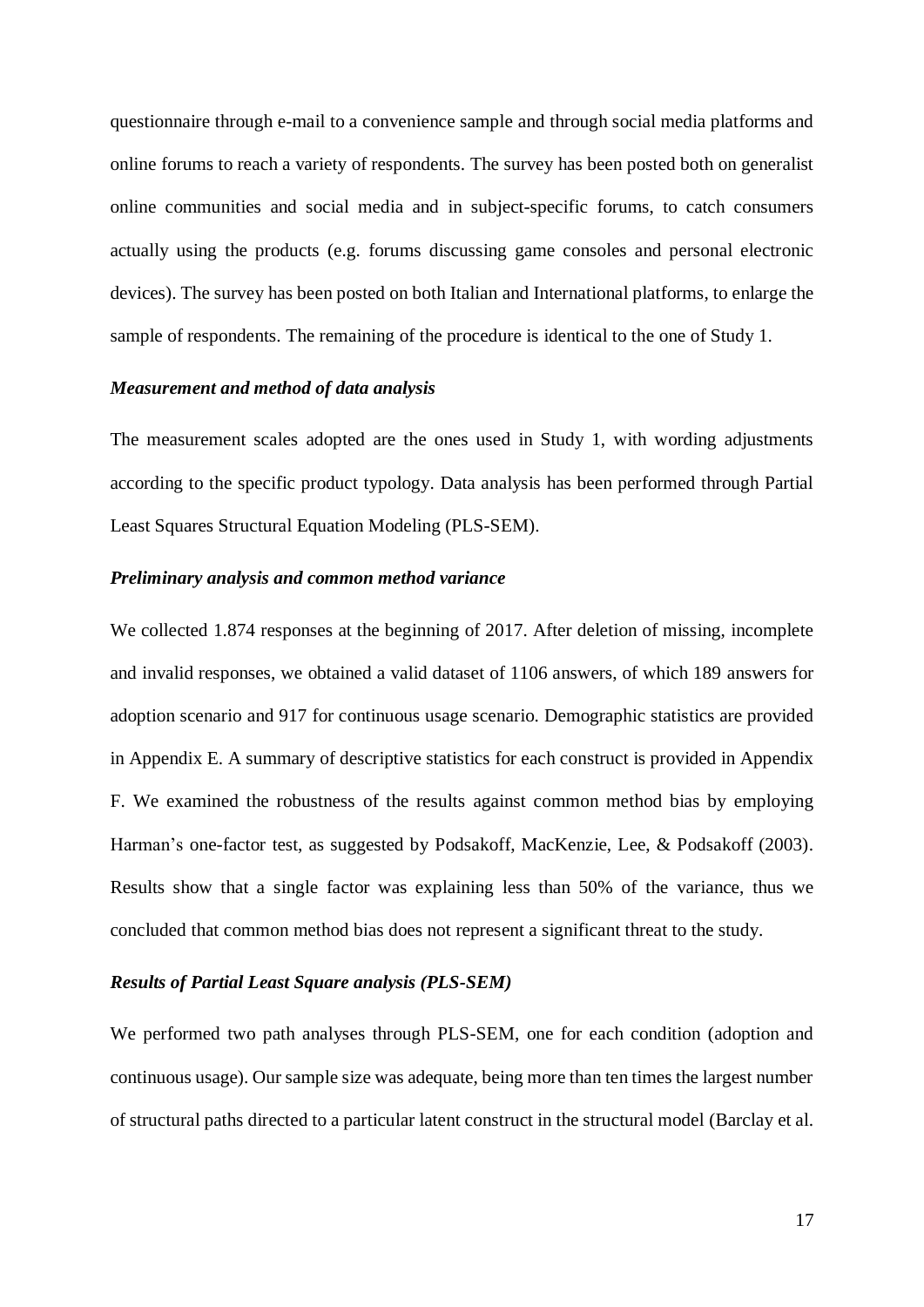1995). We examined the reliability and validity of constructs with the pooled data (Haenlein & Kaplan 2004) through their composite reliability, AVE and AVE square root (Table 3).

| Construc      | Average   | Composite   | $\mathbf{A}\mathbf{T}$ | <b>ENTER</b> | <b>SELF</b> | <b>INT</b> | <b>INTIN</b> | <b>NAE</b> | PAE  | <b>USAB</b> | <b>MON</b> | <b>PURP</b> | <b>SOC</b> |
|---------------|-----------|-------------|------------------------|--------------|-------------|------------|--------------|------------|------|-------------|------------|-------------|------------|
| t             | Variance  | Reliability |                        |              |             |            | T            |            |      |             |            |             |            |
|               | Extracted |             |                        |              |             |            |              |            |      |             |            |             |            |
|               | (AVE)     |             |                        |              |             |            |              |            |      |             |            |             |            |
| AT            | 0.66      | 0.95        | $0.81$ <sup>a</sup>    |              |             |            |              |            |      |             |            |             |            |
| <b>ENTER</b>  | 0.67      | 0.89        | 0.53                   | 0.82         |             |            |              |            |      |             |            |             |            |
| <b>SELF</b>   | 0.89      | 0.94        | 0.34                   | 0.15         | 0.94        |            |              |            |      |             |            |             |            |
| <b>INT</b>    | 0.92      | 0.97        | 0.67                   | 0.60         | 0.22        | 0.96       |              |            |      |             |            |             |            |
| <b>INTINT</b> | 0.88      | 0.93        | 0.28                   | 0.34         | 0.43        | 0.25       | 0.94         |            |      |             |            |             |            |
| <b>NAE</b>    | 0.64      | 0.94        | 0.51                   | 0.35         | 0.26        | 0.45       | 0.24         | 0.80       |      |             |            |             |            |
| <b>PAE</b>    | 0.80      | 0.96        | 0.73                   | 0.54         | 0.37        | 0.67       | 0.30         | 0.53       | 0.89 |             |            |             |            |
| <b>USAB</b>   | 0.76      | 0.90        | 0.47                   | 0.47         | 0.17        | 0.49       | 0.21         | 0.28       | 0.46 | 0.87        |            |             |            |
| <b>MON</b>    | 0.92      | 0.96        | 0.50                   | 0.41         | 0.25        | 0.51       | 0.21         | 0.34       | 0.51 | 0.45        | 0.96       |             |            |
| <b>PURP</b>   | 0.78      | 0.91        | 0.63                   | 0.44         | 0.45        | 0.55       | 0.41         | 0.51       | 0.62 | 0.43        | 0.47       | 0.88        |            |
| <b>SOC</b>    | 0.87      | 0.93        | 0.17                   | 0.10         | 0.43        | 0.13       | 0.22         | 0.22       | 0.23 | 0.08        | 0.14       | 0.20        | 0.94       |

We used the split dataset for PLS multigroup comparisons to analyse adoption versus continuous usage (Sarstedt et al. 2011). Results are shown below (Figure 4 and Figure 5), where grey boxes represent significant relationships (complete results are provided in Appendix G).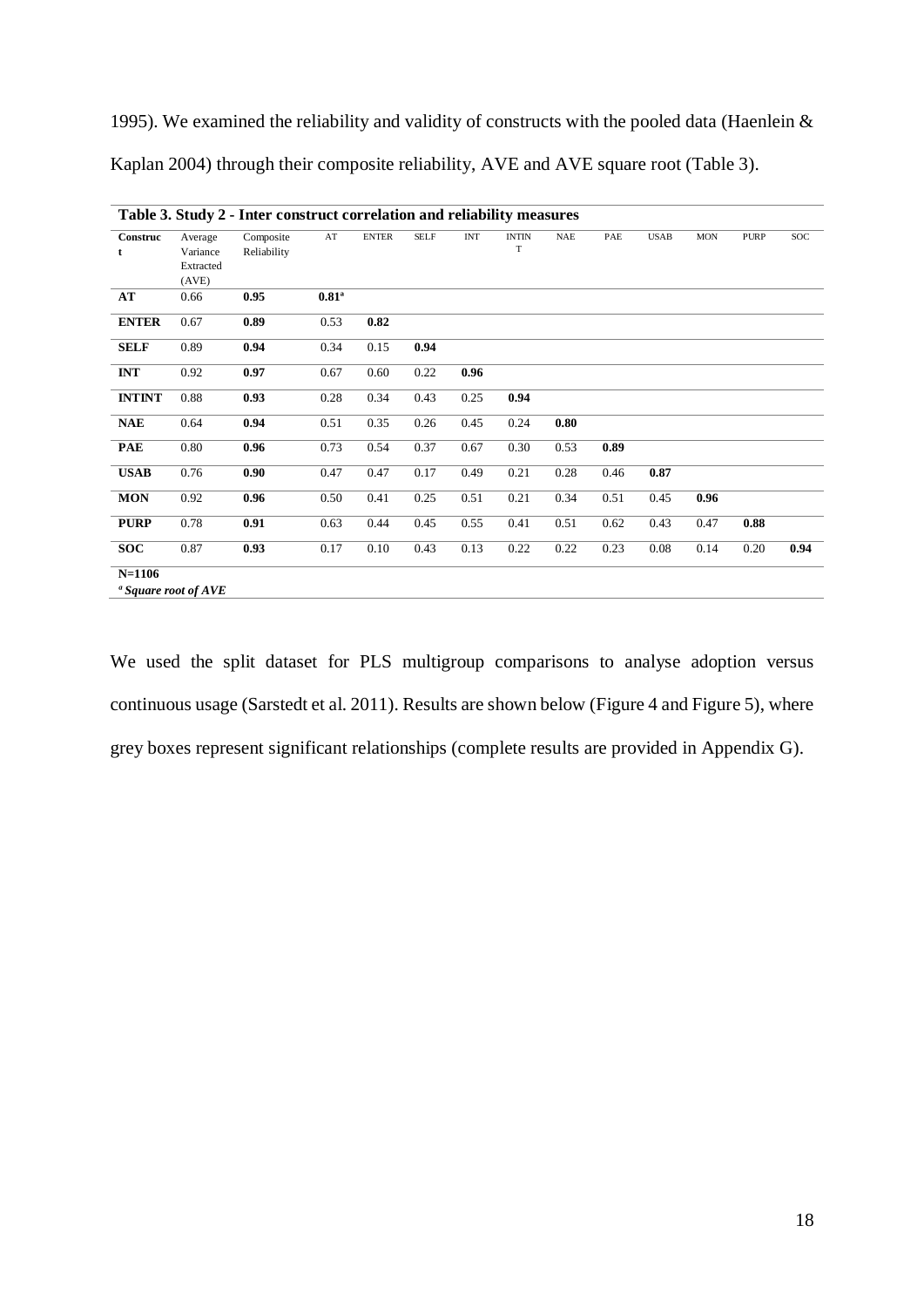#### **Figure 4 Study 2 results - adoption**



**Figure 5 Study 2 results – continuous usage**



For each significant relationship a group comparison through t-test was performed, to check if such relationship was statistically different in the two conditions. For each model, we run 5000 bootstrap samples as suggested by Hair et al. (2011). Model's predictive relevance has been assessed through Stone-Geisser'values (Stone 1974; Geisser 1974) using blindfolding procedures (Tenenhaus & Vinzi 2005). Attitude, PAE, NAE and Intention showed values far above zero, thus confirming the predictive relevance of the constructs.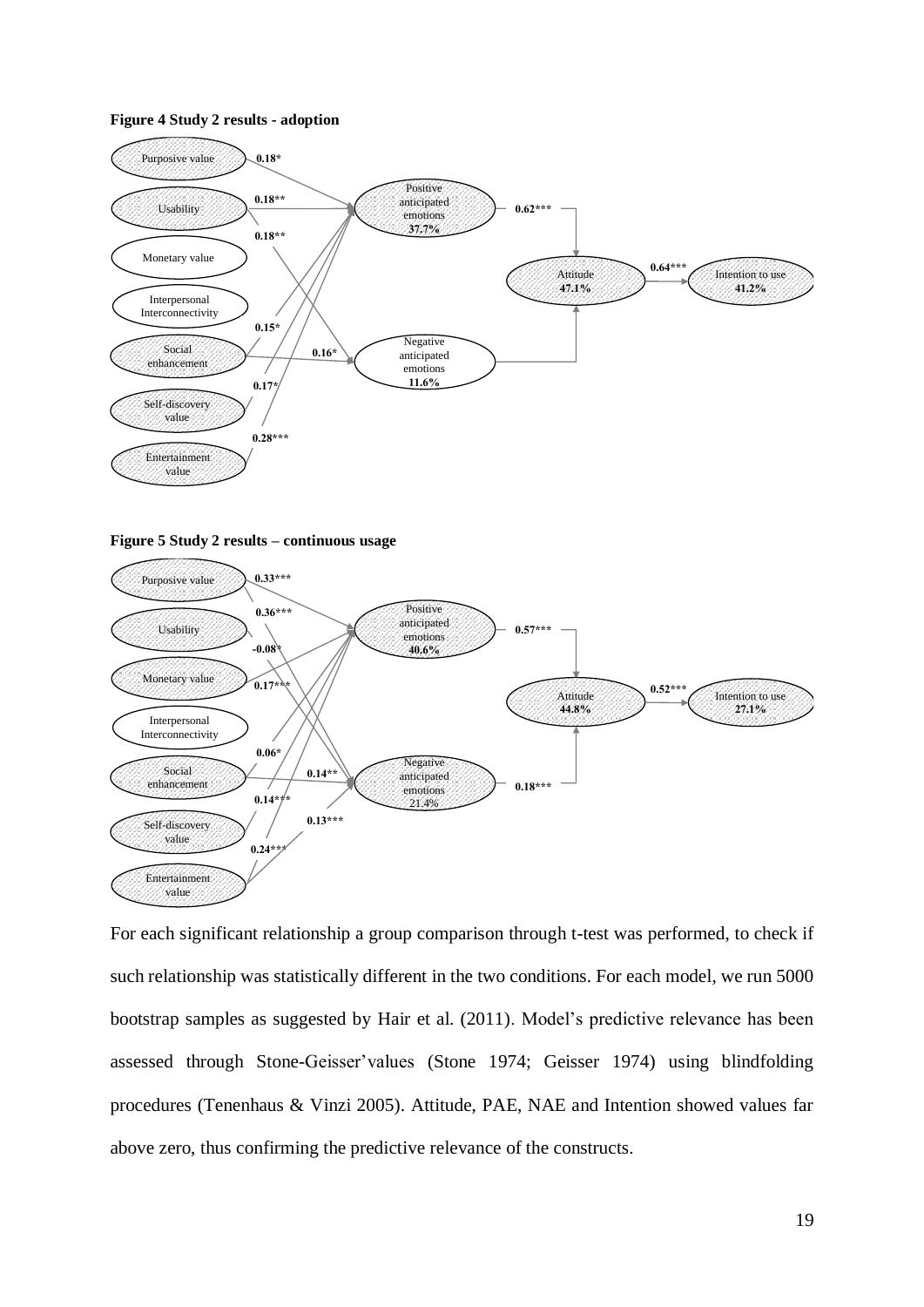Consistent with H1, PAE have the strongest effect on attitude both for adoption and continuous usage. NAE do not influence attitude in the adoption scenario, but have a positive impact on the continuous usage scenario, confirming findings of Study 1. We found different effect of NAE between adoption and continuous usage, but not of PAE, only partially confirming H6. Attitude is confirmed as a predictor of intention (H3). Results showed that value perceptions influence PAE and NAE differently and that they strongly change between adoption and continuous usage, according to H4, H5 and H7. We verified the possibility that product innovativeness, radical versus incremental, operates as a moderator, interacting with predictors of decision-making. We found no evidence of moderating effect on both PAE and NAE, neither a significant direct effect of product nature on attitude, for both adoption and continuous usage decisions. Table 4 summarizes the results of hypotheses testing.

| <b>Hypothesis</b> | <b>Description</b>                                                                                          | <b>Result</b>                                                                              |
|-------------------|-------------------------------------------------------------------------------------------------------------|--------------------------------------------------------------------------------------------|
| H1                | Positive anticipated emotions, toward future product usage,<br>positively influence attitude                | Accepted <sup>1</sup>                                                                      |
| H <sub>2</sub>    | Negative anticipated emotions, toward future product privation,<br>positively influence attitude            | Accepted <sup>1</sup> for<br>continuous usage<br>Not accepted <sup>1</sup> for<br>adoption |
| H <sub>3</sub>    | Attitude positively influences intention to use                                                             | Accepted <sup>1</sup>                                                                      |
| <b>H4</b>         | Value perceptions positively influence anticipated positive<br>emotions                                     | Partially accepted <sup>12</sup>                                                           |
| H <sub>5</sub>    | Value perceptions positively influence anticipated negative<br>emotions                                     | Partially Accepted <sup>12</sup>                                                           |
| <b>H6</b>         | The impact of anticipated emotions on attitude changes between<br>adoption and continuous usage             | Accepted <sup>1</sup> for NAE<br>Not accepted <sup>1</sup> for PAE                         |
| H7                | The influence of value perceptions on anticipated emotions<br>changes between adoption and continuous usage | Partially accepted <sup>12</sup>                                                           |
|                   | <sup>1</sup> at the 0.05 level of Alpha or lower                                                            |                                                                                            |
|                   | <sup>2</sup> only a set of value perceptions is activated                                                   |                                                                                            |

**Table 4. Study 2 - Summary of hypotheses testing**

### **Discussion**

This research confirms that anticipated emotions strongly influence attitude. Further, they differ between adoption and continuous usage. In particular, findings show that PAE are a strong driver of attitude, particularly in adoption decisions. This is true for both hedonic and functional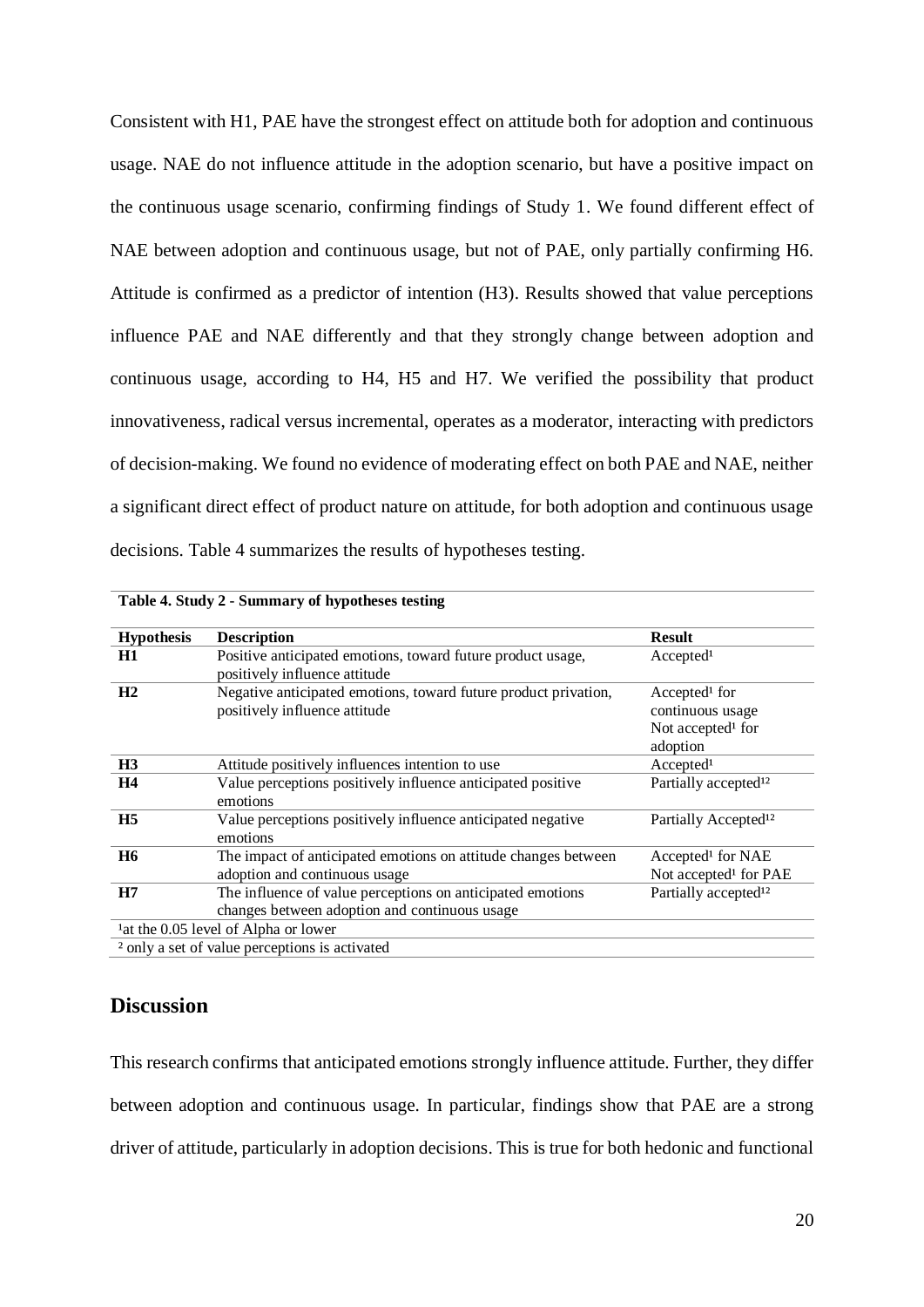products (Study 1) and incremental and radical product innovations (Study 2). Thus, PAE work as a motivational factor for novel products while, after the product has become part of the consumer daily life and routine, their motivational effect decrease. NAE, conversely, are a significant predictor of attitude toward continuous usage only, a result confirmed in all our scenarios (hedonic and functional products and incremental and radical product innovations). Long term usage mirrors the product meaningfulness in the consumer life, hence a usage constraint generates negative feelings in the consumer. Conversely, for new products, the lack of prior experience makes NAE irrelevant.

Further, our findings confirm that value perceptions differ in their impact on PAE and NAE according to the underlying decision-making process (adoption or continuous usage). Monetary value and interpersonal interconnectivity are irrelevant drivers in adoption decisions, while they become significant drivers in continuous usage decisions in all our scenarios (with the exception of interpersonal interconnectivity in Study 2). The importance of interpersonal interconnectivity mirrors the willingness to keep the social connections generated thanks to the product usage. The influence of monetary value, being negative on NAE in Study 1 and positive on PAE in Study 2 may suggest that sunk-costs psychologically stimulate use to avoid the perception of money loss coupled with the positive emotions generated by a good value for money. Purposive value and entertainment value are the only two perceptions that significantly influence both adoption and continuous usage decisions for all product typologies. Purposive value shows to be relevant in long-term experiences with products, thanks to functional dependency and familiarity, which increase the utility value for the user. Entertainment value positively influences emotions in continuous usage as well, in contrast with prior research that found hedonic aspects to lose relevance over time (Karapanos et al. 2009; Wilamowitz-Moellendorff et al. 2006). Consumers seem to value the entertainment potential of a product even after adoption. Social enhancement and self-discovery values have a greater impact on product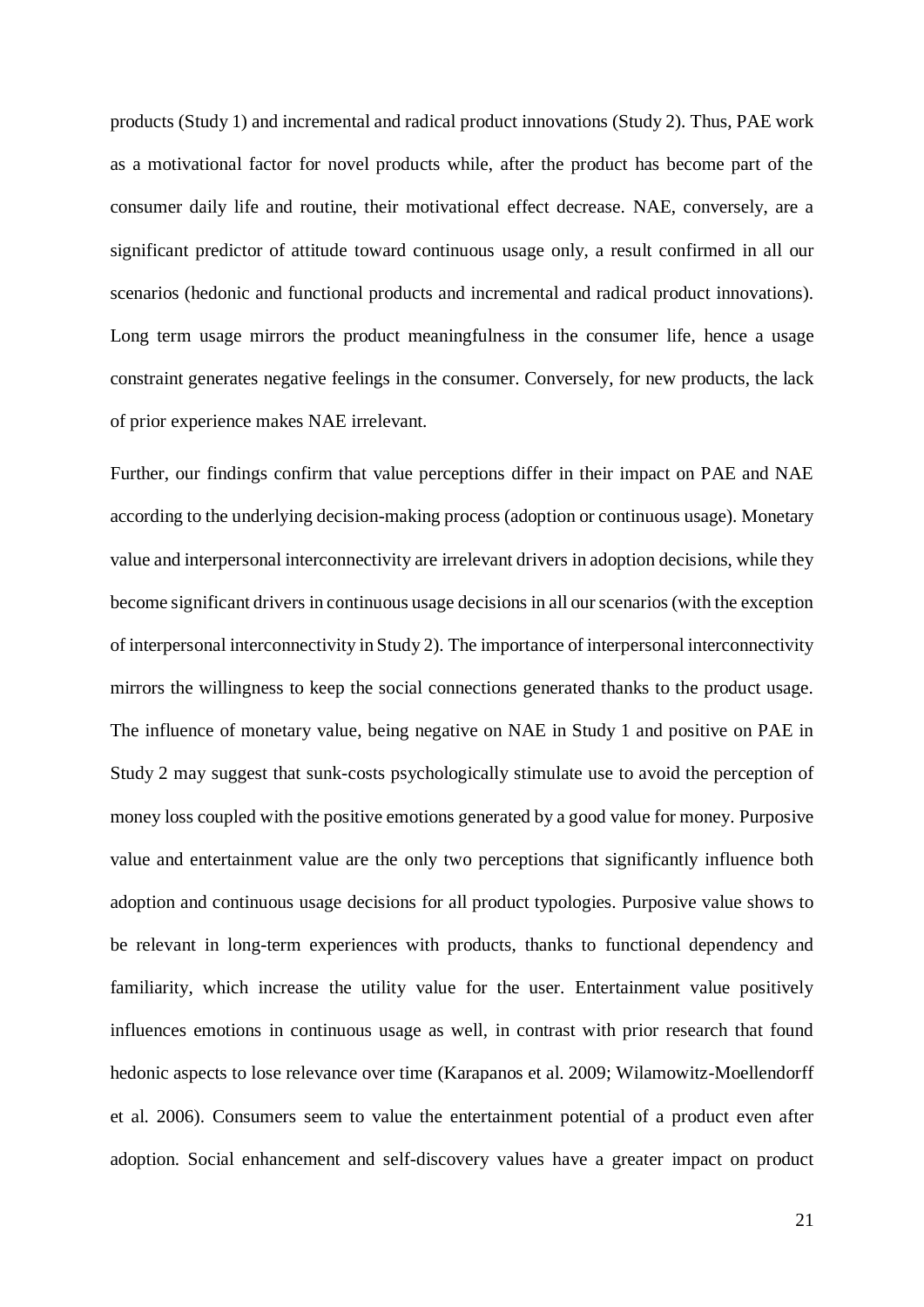adoption decisions, decreasing or disappearing while evaluating continuous usage. Selfdiscovery value plays an important role in adoption, thanks to the possibility of learning new knowledge, but the vanishing of novelty over time makes this value less relevant in further usage decisions. Social enhancement derived from brand image and status perception is relevant in adoption decisions but once consumers own the product this factor loses relevance. The blurred results for product usability, holding different effects across scenarios, need further research.

Our findings show that product nature does not affect anticipated emotions, in both Study 1 and Study 2. Thus, both functional and hedonic products and incremental and radical innovations seem to be evaluated on emotional bases. These results are in contrast with prior research suggesting that functional and hedonic products should be treated differently as arise different emotional responses (e.g. Kempf, 1999). Thus, functional product evaluation does not seem only cognitive oriented, but influenced by affective responses in the same extend as hedonic products. Our results suggest that consumers evaluate the future experience they may have with a functional product in terms of feelings it is able to generate. Further, prior research advocates that radical innovations generate stronger emotional reactions than incremental innovations, and such emotions influence the product evaluation, adoption and diffusion process (Chaudhuri et al. 2010; Mandler 1982). Our findings, however, indicate that radical and incremental product innovations do not differ in the anticipated emotions they elicit in consumers: incremental innovations elicit emotions despite they have a inherently lower level of new knowledge compared to radical innovations.

## **Implications for research**

Product decision-making research has not explored the role of anticipated emotions on product adoption and usage to date. Our research contributes to theory building in this area. We propose a new conceptual model that views product value perceptions as drivers of anticipated emotions,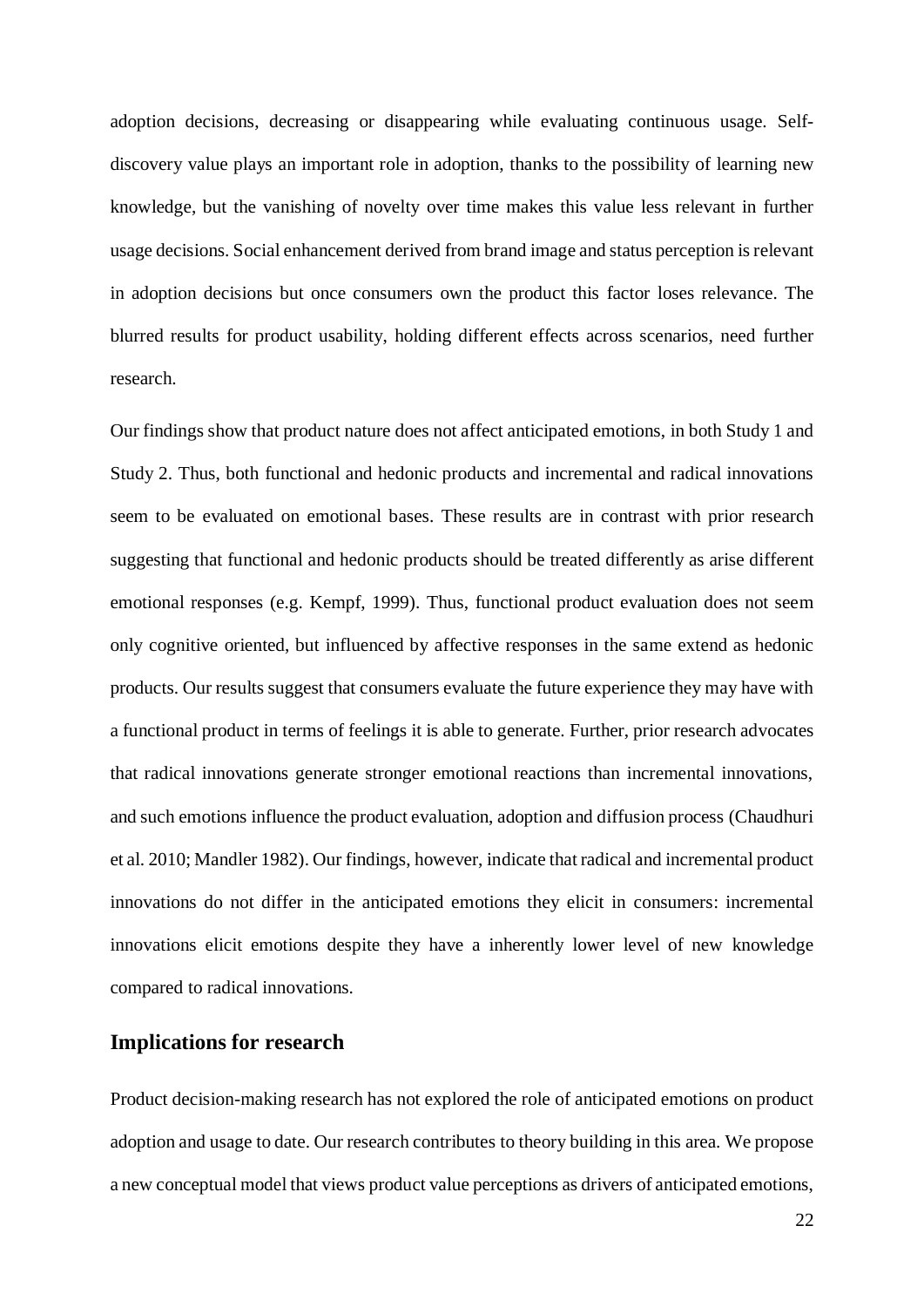in their turn influencing attitude toward a product. Across two empirical studies, conducted on consumer samples, we found support for our assumptions. The first contribution of this work is to the body of research on product decision-making, where we extend product adoption and usage theory by depicting and empirically validating a different pattern through which consumers move in their decisions about product usage. In this way, we enrich extant research by providing evidence of anticipated emotions influence on the continued use of products that have already been adopted, in addition to those being considered for adoption. Further, we contribute to academic research by presenting evidence of the effect of value perceptions, namely purposive value, usability, monetary value, self-discovery value, social enhancement, interpersonal interconnectivity and entertainment value on anticipated emotions and showing how value perceptions change in importance between adoption and continuous usage. We confirm that anticipated emotions, being dynamic responses, are contingent to the product evaluation process, thus depend on value perceptions. Finally, our results raise doubts on the different influence on decision-making generated by functional and hedonic products (e.g. Kempf and Smith, 1998; Kempf, 1999) and by incremental and radical innovations (e.g. Chaudhuri et al., 2010; Mandler, 1982). We did not find, indeed, any moderating effect of the product nature on emotional and cognitive responses.

## **Managerial implications**

How do marketing efforts aimed at building emotional connections with the brand affect consumer choices? Our results suggest that emotions affect consumer choices differently in adoption versus continuous usage decisions. During a new product launch, marketers should concentrate their effort on the creation of *positive* anticipated emotions in new customers by leveraging the ability of the product to increase consumer well-being thanks to its learning opportunity, entertainment features and social image. While communicating with existing customers, above the creation of positive anticipated emotions, marketers need to focus on the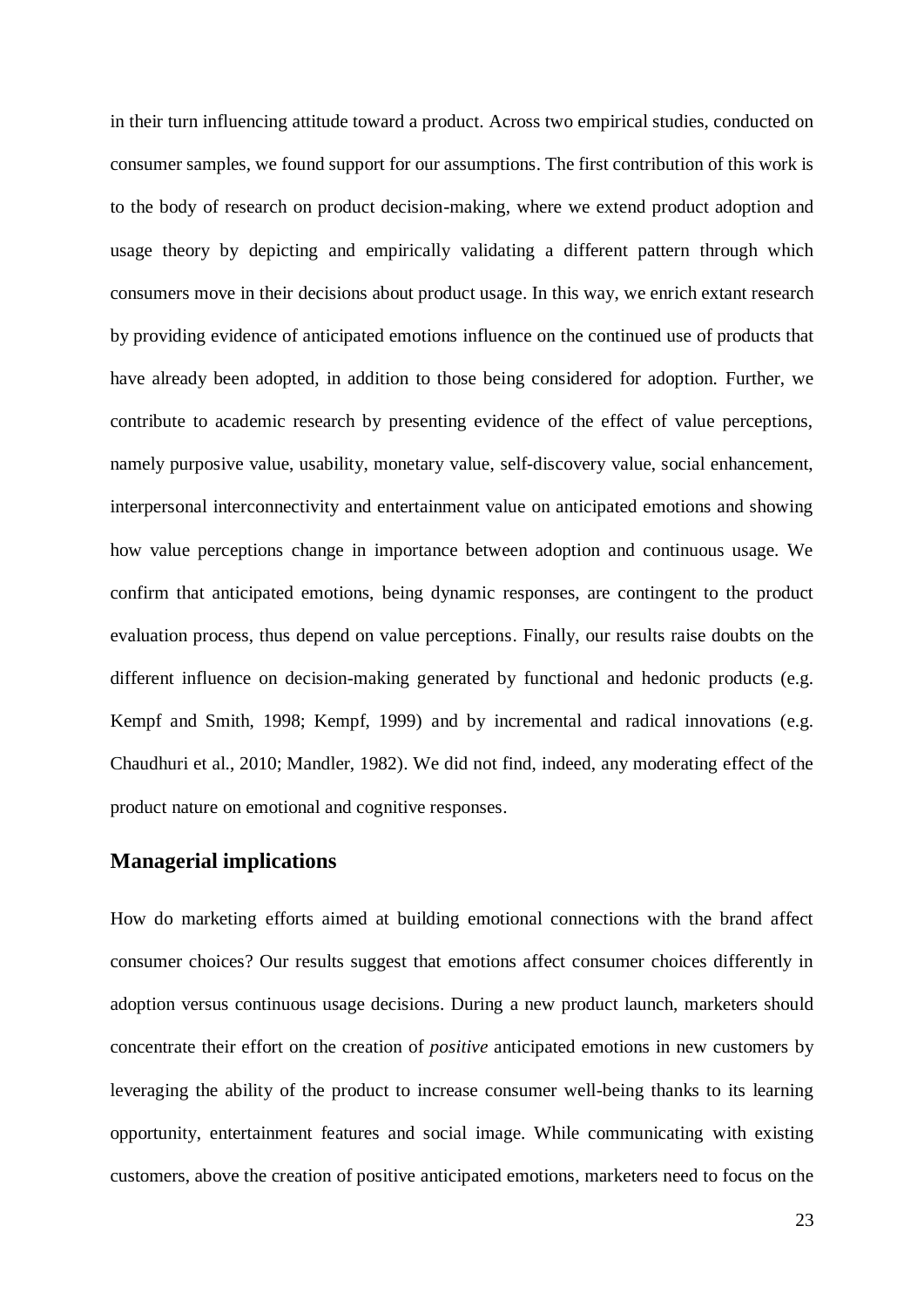leveraging of *negative* emotional consequences associated with a potential switch to competitor products, by highlighting the benefits consumer may lose.

Such emotional responses can be enhanced by working on the product value perceptions. To increase functionality perception marketers may work on the provision of comprehensive product applications or complementary services and tools. Further, constant upgrades of the system and new contents and functionalities are needed to keep the purposive value of the product along time and prevent brand switch. In a similar vein, constantly updates and new hedonic content may help in keeping the product entertainment potential over time. Highlighting the learning opportunities of new products and investing in the creation of a distinctive brand image can be effective strategies during new products launch. Conversely, to incentivize continuous usage, marketers should try to keep customers interest over time by facilitating networks of relationships among them. Tools improving user community matching, such as the possibility to create profile pages, save preferences and share consumption history may be useful to this extent. Brand virtual communities, blogs, fan groups or events for the community members are other desirable instruments. If customers feel part of a community, they may use the product more and for a longer time as, above its mere functionalities, it enables users to keep connected.

## **Limitations and future research**

A limitation of our work derives from the use of cross-sectional surveys. Despite we used measures already validated in literature and our samples were adequate for the analysis, future research may use an experimental design to investigate more in depth the individual relationships we proposed. Further, additional research is needed to investigate the influence of value perceptions on anticipated emotions in different contexts, to further validate our findings and provide an answer to open issues, such as the effect of product usability on emotions. A third limit derives from the specific classification we used to assess anticipated emotions.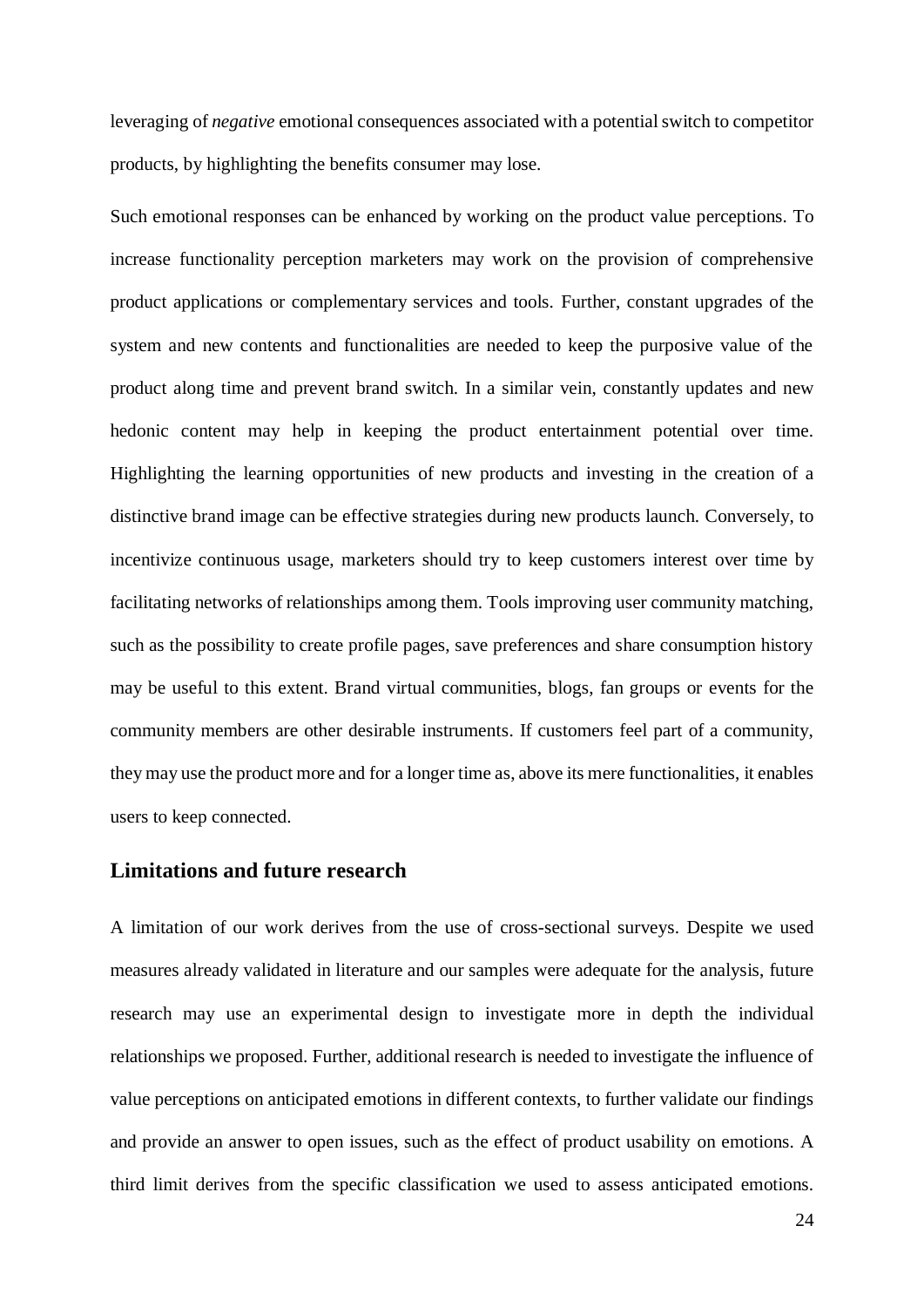Despite we investigated distinct emotional reactions (e.g. delight, happiness, anxiety, sadness etc), we further discussed them in terms of valence (positive versus negative anticipated emotions) but not in terms of arousal. Thus, future research may adopt different multidimensional classifications or even focus on discrete emotions, identified as individual and basic entities such as happiness, surprise and disgust, to depict the affective process leading to decision-making. Finally, this research is the first attempt to examine the effect of anticipated emotions in product decision-making. Thus, there is room for further research to understand how anticipated emotional responses drive cognitive processes in product decision-making.

## **References**

- Bagozzi, R. & Baumgartner, H., 2000. The role of emotions in goal-directed behavior. In *The why of consumption: Contemporary perspectives on consumer motives, goals, and desires*. pp. 36–58.
- Bagozzi, R.P., Dholakia, U.M. & Basuroy, S., 2003. How Effortful Decisions Get Enacted: The Motivating Role of Decision Processes, Desires, and Anticipated Emotions. *Journal of Behavioral Decision Making*, 16(4), pp.273–295.
- Bagozzi, R.P. & Lee, K.-H., 1999. Consumer Resistance To, and Acceptance Of, Innovations. *NA - Advances in Consumer Research*, 26, pp.218–225.
- Bagozzi, R.P., Wong, N. & Yi, Y., 1999. The role of culture and gender in the relationship between positive and negative affect. *Cognition & Emotion*, 13(6), pp.641–672.
- Barclay, D., Higgins, C. & Thompson, R., 1995. The Partial Least Squares (PLS) Approach to Causal Modelling: Personal Computer Adoption and Use as an Illustration. *Technology Studies*, 2(2), pp.285–309.
- Batra, R. & Ahtola, O., 1991. Measuring the hedonic and utilitarian sources of consumer attitudes. *Marketing letters*, 2(2), pp.159–170.
- Batra, R. & Stayman, D., 1990. The role of mood in advertising effectiveness. *Journal of Consumer research*, pp.203–214.
- Chandy, R. & Tellis, G., 2017. Organizing for radical product innovation: The overlooked role of willingness to cannibalize. *Journal of marketing research*, 35(4), pp.474–487.
- Chaudhuri, A., Aboulnasr, K. & Ligas, M., 2010. Emotional Responses on Initial Exposure to a Hedonic or Utilitarian Description of a Radical Innovation. *Journal of Marketing Theory and Practice*, 18(4), pp.339–359.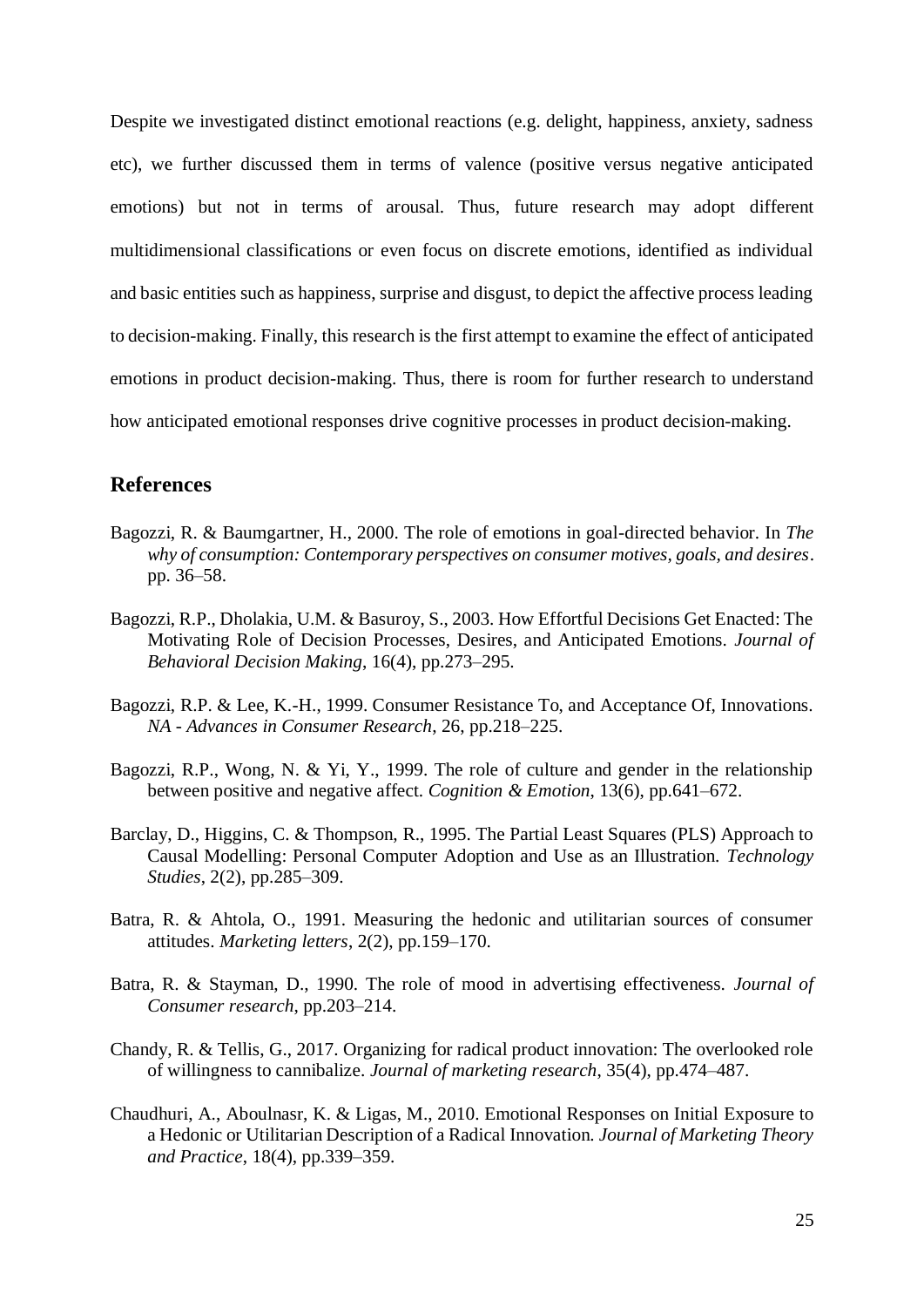- Coary, S. & Poor, M., 2016. How consumer-generated images shape important consumption outcomes in the food domain. *Journal of Consumer Marketing*, 33(1), pp.1–8.
- Coricelli, G., Dolan, R. & Sirigu, A., 2007. Brain, emotion and decision making: the paradigmatic example of regret. *Trends in cognitive sciences*, 11(6), pp.258–265.
- Davis, F., 1989. Perceived usefulness, perceived ease of use, and user acceptance of information technology. *MIS quarterly*, 13(3), pp.319–340.
- Desmet, P. & Hekkert, P., 2007. Framework of Product Experience. , 1(1), pp.57–66.
- Dewar, R.D. & Dutton, J.E., 1986. The Adoption of Radical and Incremental Innovations: An Empirical Analysis. *Management Science*, 32(11), pp.1422–1433.
- Dholakia, U., Bagozzi, R. & Pearo, L., 2004. A social influence model of consumer participation in network-and small-group-based virtual communities. *International Journal of Research in Marketing*, 21(3), pp.241–263.
- Elgaaied, L., 2012. Exploring the role of anticipated guilt on pro-environmental behavior-A suggested typology of residents in France based on their recycling patterns. *Journal of Consumer Marketing*, 29(5), pp.369–377.
- Fishbein, M. & Ajzen, I., 1975. *Belief, attitude, intention, and behavior: an introduction to theory and research*, Addison-Wesley Publishing Company.
- Flanagin, A. & Metzger, M., 2001. Internet use in the contemporary media environment. *Human communication research*, 27(1), pp.153–181.
- Frijda, N.H., 1986. *The emotions*, Cambridge Univeristy Press.
- Geisser, S., 1974. A predictive approach to the random effect model. *Biometrika*, 61(1), pp.101–107.
- Gillison, S., Reynolds, K. & Biswas, D., 2016. Shopping for yourself versus shopping for someone else. *Journal of Consumer Marketing*, 33(4), pp.225–234.
- Gleicher, F. & Boninger, D., 1995. With an eye toward the future: The impact of counterfactual thinking on affect, attitudes, and behavior. In *What might have been: The social psychology of counterfactual thinking*. pp. 283–304.
- Haenlein, M. & Kaplan, A., 2004. A beginner's guide to partial least squares analysis. *Understanding statistics*, 3(4), pp.283–297.
- Hair, J. et al., 2012. An assessment of the use of partial least squares structural equation modeling in marketing research. *Journal of the Academy of Marketing Science*, 40(3), pp.413–433.
- Hair, J., Ringle, C. & Sarstedt, M., 2011. PLS-SEM: Indeed a silver bullet. *Journal of Marketing Theory and Practice*, 19(2), pp.139–152.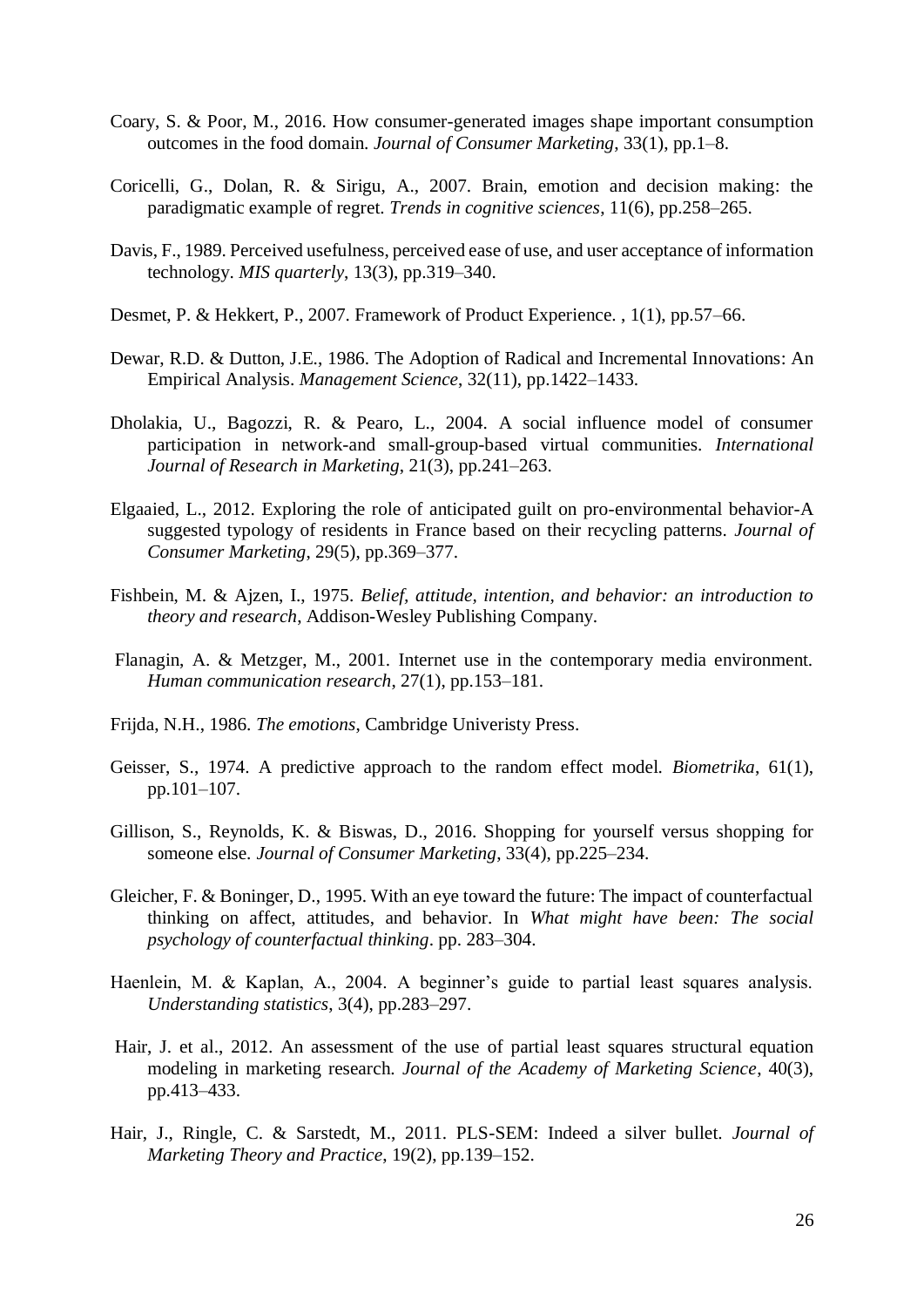- Holbrook, M. & Batra, R., 1987. Assessing the role of emotions as mediators of consumer responses to advertising. *Journal of consumer research*, pp.404–420.
- Holbrook, M.B. & Hirschman, E.C., 1982. The experiential aspects of consumption: Consumer fantasies, feelings, and fun. *Journal of Consumer Research*, 9(2), pp.132–140.
- Hwang, H. et al., 2010. A comparative study on parameter recovery of three approaches to structural equation modeling. *Journal of Marketing Research*, 47(4), pp.699–712.
- Im, S., Bhat, S. & Lee, Y., 2015. Consumer perceptions of product creativity, coolness, value and attitude. *Journal of Business Research*, 68(1), pp.166–172.
- Jordan, P., 2002. *Designing pleasurable products: An introduction to the new human factors*, CRC Press.
- Karahanna, E., Straub, D. & Chervany, N., 1999. Information technology adoption across time: A cross-sectional comparison of pre-adoption and post-adoption beliefs. *MIS quarterly*, 23(2), pp.183–213.
- Karapanos, E., 2013. User experience over time. In *Modeling Users' Experiences with Interactive Systems*. Springer Berlin Heidelberg, pp. 57–83.
- Karapanos, E. et al., 2009. User experience over time: An initial framework. *Proceedings of the 27th SIGCHI Conference on Human Factors in Computing Systems*, pp.729–738.
- Kempf, D., 1999. Attitude formation from product trial: Distinct roles of cognition and affect for hedonic and functional products. *Psychology & Marketing*, 16(1), pp.35–50.
- Kempf, D. & Smith, R., 1998. Consumer processing of product trial and the influence of prior advertising: A structural modeling approach. *Journal of Marketing Research*, 35(3), pp.325–338.
- Krishna, A., 2012. An integrative review of sensory marketing: Engaging the senses to affect perception, judgment and behavior. *Journal of Consumer Psychology*, 22(3), pp.332–351.
- Kujala, S. et al., 2011. UX Curve: A method for evaluating long-term user experience. *Interacting with Computers*, 23(5), pp.473–483.
- Lazarus, R., 1991. Cognition and motivation in emotion. *American psychologist*, 46(4), pp.352– 367.
- Mandler, G., 1982. The structure of value: accounting for taste. In *Affect and Cognition: The 17th Annual Carnegie Symposium*. pp. 3–36.
- Mendoza, V. & Novick, D., 2005. Usability over time. In ACM, ed. *Proceedings of the 23rd annual international conference on Design of communication: documenting & designing for pervasive information*. pp. 151–158.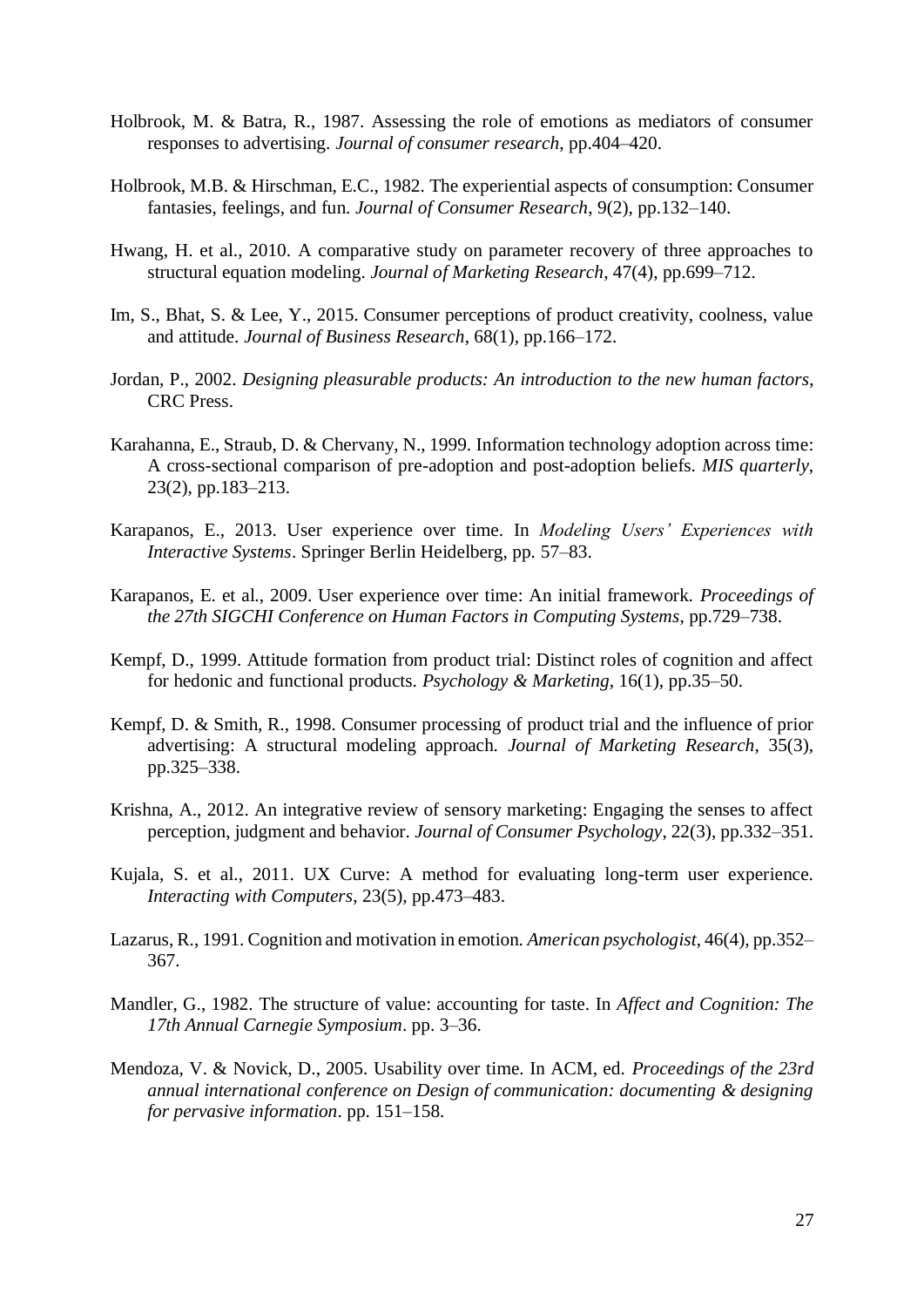- Mora, P. & Moscarola, J., 2010. Representations of the emotions associated with a wine purchasing or consumption experience. *International Journal of Consumer Studies*, 34(6), pp.674–683.
- Norman, D., 2004. *Emotional design: Why we love (or hate) everyday things*, Basic Books.
- Overby, J.W. & Lee, E.-J., 2006. The effects of utilitarian and hedonic online shopping value on consumer preference and intentions. *Journal of Business Research*, 59(10-11), pp.1160–1166.
- Perugini, M. & Bagozzi, R., 2001. The role of desires and anticipated emotions in goal‐directed behaviours: Broadening and deepening the theory of planned behaviour. *British Journal of Social Psychology*, 40(1), pp.79–98.
- Phillips, D. & Baumgartner, H., 2002. The role of consumption emotions in the satisfaction response. *Journal of Consumer Psychology*, 12(3), pp.243–252.
- Plassmann, H. & O'Doherty, J., 2008. Marketing actions can modulate neural representations of experienced pleasantness. *Proceedings of the National Academy of Sciences*, 105(3), pp.1050–1054.
- Podsakoff, P. et al., 2003. Common method biases in behavioral research: a critical review of the literature and recommended remedies. *Journal of applied Psychology*, 88(5), p.879.
- Pontiggia, A. & Virili, F., 2010. Network effects in technology acceptance: Laboratory experimental evidence. *International Journal of Information Management*, 30(1), pp.68– 77.
- Sarstedt, M., Henseler, J. & Ringle, C., 2011. Multigroup analysis in partial least squares (PLS) path modeling: Alternative methods and empirical results. *Advances in International Marketing*, 22(1), pp.195–218.
- Sheth, J.N., 1981. Psychology of Innovation Resistance: The Less Developed Concept (LDC) in Diffusion Research. *Research in Marketing*, 4, pp.273–282.
- Stone, M., 1974. Cross-validatory choice and assessment of statistical predictions. *Journal of the Royal Statistical Society. Series B (Methodological)*, 36(2), pp.111–147.
- Tenenhaus, M. & Vinzi, V., 2005. PLS path modeling. *Computational statistics & analysis*, 48(1), pp.159–205.
- Vaughan, G. & Hogg, M., 2005. *Introduction to social psychology*, Pearson Education Australia. Available at: http://espace.library.uq.edu.au/view/UQ:40925 [Accessed October 7, 2015].
- Wilamowitz-Moellendorff, M. von, Hassenzahl, M. & Platz, A., 2006. Dynamics of user experience: How the perceived quality of mobile phones changes over time. In User Experience - Towards a unified view, Workshop at the 4th Nordic Conference on Human-Computer Interaction, pp. 74–78.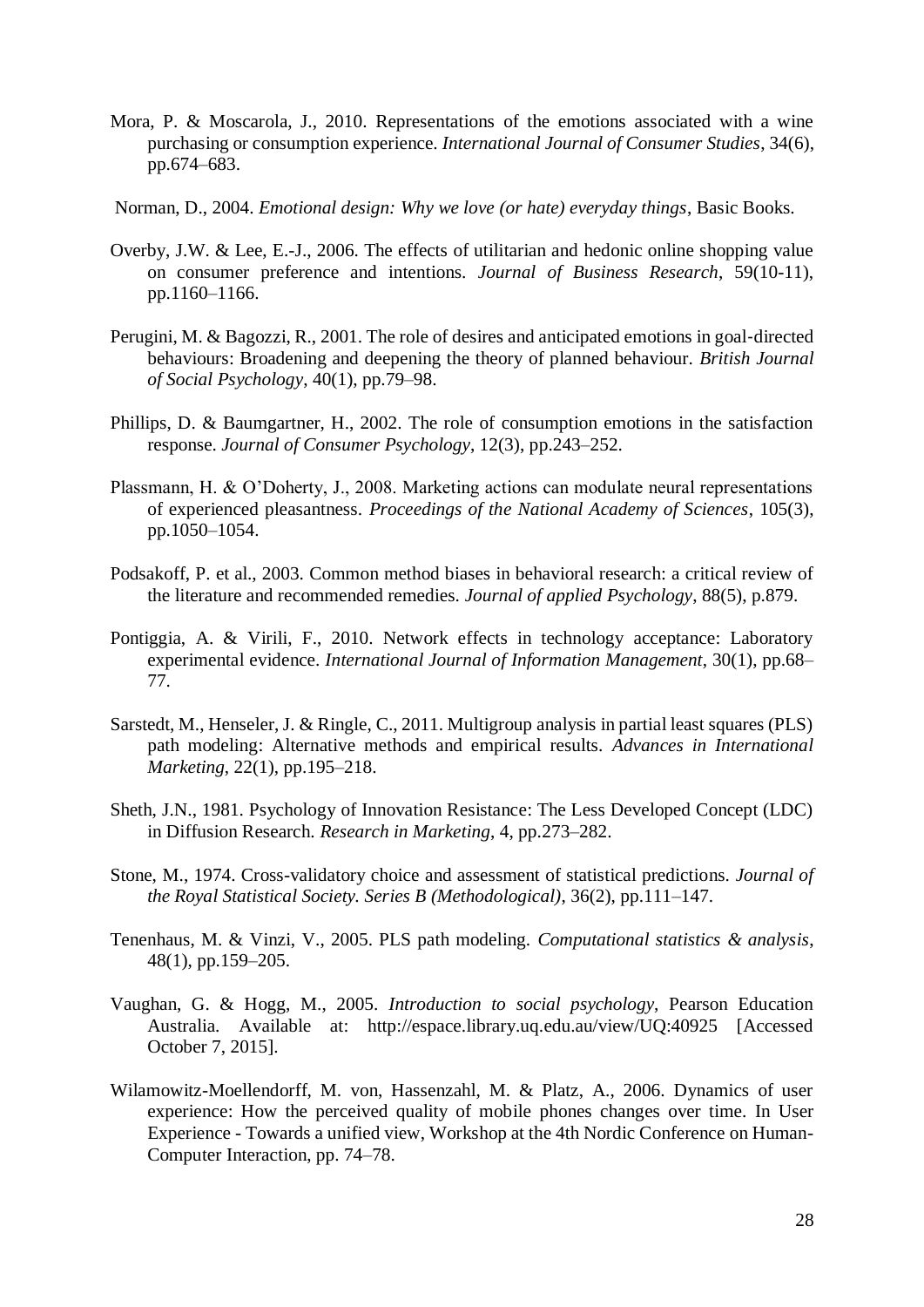- Wu, M.-C. & Kuo, F.-Y., 2008. An empirical investigation of habitual usage and past usage on technology acceptance evaluations and continuance intention. *ACM SIGMIS Database*, 39(4), p.48.
- Yogasara, T. & Popovic, V., 2011. General characteristics of anticipated user experience (AUX) with interactive products. In *n Proceedings of IASDR2011: the 4th World Conference on Design Research: Diversity and Unity*. pp. 1–11.
- Zeelenberg, M. et al., 2000. On bad decisions and disconfirmed expectancies: The psychology of regret and disappointment. *Cognition & Emotion*, 14(4), pp.521–541.

| Construct                                              | <b>Measures</b>                                                   |
|--------------------------------------------------------|-------------------------------------------------------------------|
|                                                        |                                                                   |
| Self-discovery<br>Flanagin & Metzger (2001)            | I use the [product]                                               |
|                                                        | To learn about myself and others that use it                      |
|                                                        | To gain insight into myself                                       |
| Interpersonal<br>interconnectivity                     | I use the [product]                                               |
| Flanagin & Metzger (2001)                              | To have something to do with others that use it                   |
|                                                        | To stay in touch with others that use it                          |
| <b>Social enhancement</b><br>Flanagin & Metzger (2001) | I use the [product]                                               |
|                                                        | To impress                                                        |
|                                                        | To feel important                                                 |
| <b>Entertainment value</b>                             | I use the [product]                                               |
| Flanagin & Metzger (2001)                              |                                                                   |
|                                                        | To be entertained<br>To play                                      |
|                                                        | To relax                                                          |
|                                                        | To pass the time away when bored                                  |
| <b>Purposive value</b>                                 | I find the [product] to be useful in my daily life                |
| Davis (1989)                                           | Using the [product] increases my chances of achieving things      |
|                                                        | that are important to me                                          |
|                                                        | Overall, I find the [product] to be useful                        |
| <b>Usability</b>                                       | I find my interaction with the [product] clear and understandable |
| Davis (1989)                                           | It is easy to become skillful at using the [product]              |
|                                                        | I find the [product] to be easy to use                            |
| <b>Monetary value</b><br>Sweeney & Soutar (2001)       | The [product]                                                     |
|                                                        | Offer a good value for money                                      |
|                                                        | Is a good product for the price                                   |

## **Appendix A. Measurement scales**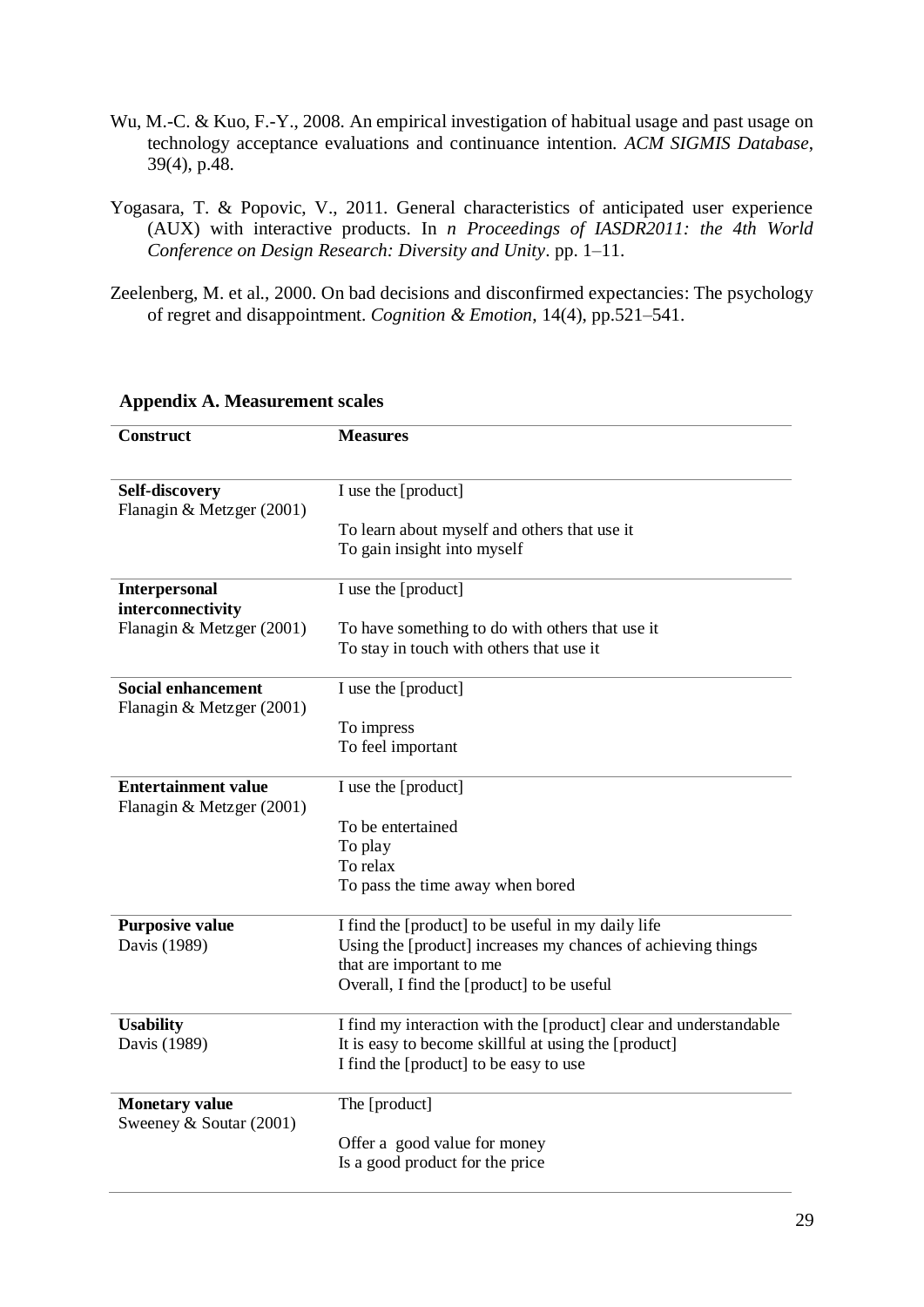| <b>Positive anticipated</b>             | If I can use the [product] in the next 6 months I will feel     |
|-----------------------------------------|-----------------------------------------------------------------|
| emotions                                |                                                                 |
| Bagozzi and Pieters (1998)              | Excited                                                         |
|                                         | Delighted                                                       |
|                                         | Happy                                                           |
|                                         | Glad                                                            |
|                                         | Satisfied                                                       |
|                                         | Content                                                         |
|                                         |                                                                 |
| <b>Negative anticipated</b><br>emotions | If I cannot use the [product] in the next 6 months I will feel  |
| Bagozzi and Pieters (1998)              | Angry                                                           |
|                                         | Frustrated                                                      |
|                                         | <b>Nervous</b>                                                  |
|                                         | Agitated                                                        |
|                                         | Sad                                                             |
|                                         | Disappointed                                                    |
|                                         | Depressed                                                       |
|                                         | Uncomfortable                                                   |
|                                         | Anxious                                                         |
|                                         |                                                                 |
| <b>Attitude</b>                         | For me personally, adopting this product in the next six months |
| Perugini and Bagozzi (2001)             | can be described as                                             |
|                                         |                                                                 |
|                                         | Enjoyable-unenjoyable                                           |
|                                         | Pleasant-unpleasant                                             |
|                                         | Comfortable-uncomfortable                                       |
|                                         | Attractive-unattractive                                         |
|                                         | Appealing-unappealing                                           |
|                                         | Rewarding-punishing                                             |
|                                         | Wise-foolish                                                    |
|                                         | Beneficial-harmful                                              |
|                                         | Useful-useless                                                  |
|                                         | Good-bad                                                        |
| Intention to adopt/ use                 | I intend to use the [product] in the future                     |
| Davis (1989)                            | I predict that I would use the [product] in the future          |
|                                         | I plan to use the [product]                                     |

# **Appendix B. Demographic statisticsᵃ (Study 1)**

| <b>Gender</b> |       | <b>Nationality</b>     |       |
|---------------|-------|------------------------|-------|
| Male          | 55.9% | Italy                  | 71%   |
| Female        | 44.1% | <b>Other Countries</b> | 29%   |
| Age           |       | <b>Education</b>       |       |
| 18-27         | 63.7% | High School/College    | 39.6% |
| 28-35         | 13 %  | 3-year Bachelor D.     | 26.3% |
| $36 - 45$     | 8.1%  | 5-year Master D.       | 25.2% |
| $46-60$       | 11.5% | Degree (JD, MD)        | 5.6%  |
| 61 or over    | 3.7%  | Other                  | 3.3%  |
| $N = 270^a$   |       |                        |       |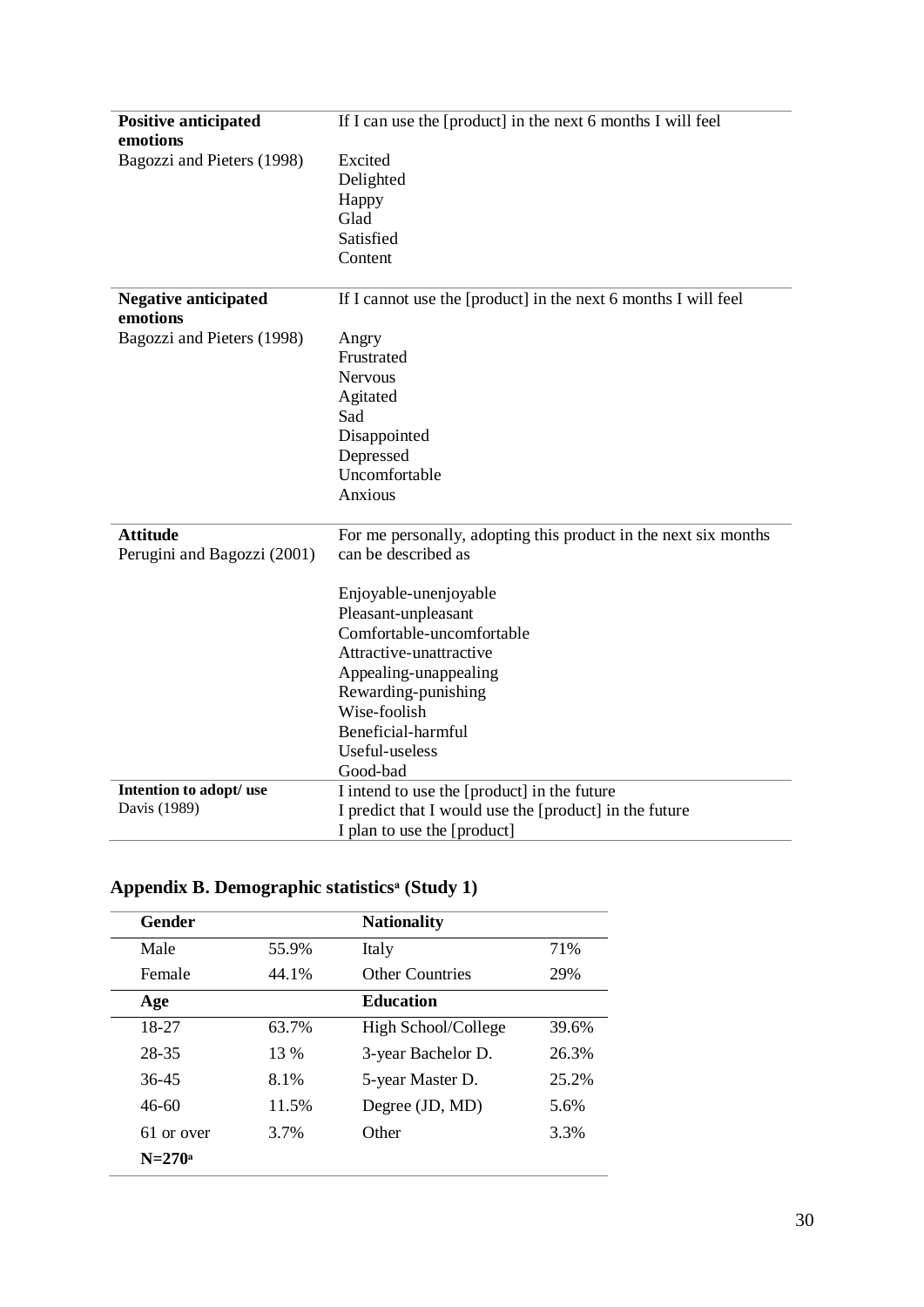| Construct     |                   |      | <b>Adoption</b> |           | <b>Continuous usage</b> |                   |         |           |  |  |
|---------------|-------------------|------|-----------------|-----------|-------------------------|-------------------|---------|-----------|--|--|
|               | <b>Functional</b> |      |                 | Hedonic   |                         | <b>Functional</b> | Hedonic |           |  |  |
|               | Mean              | SD   | Mean            | <b>SD</b> | Mean                    | <b>SD</b>         | Mean    | <b>SD</b> |  |  |
| <b>PURP</b>   | 4.06              | 1.44 | 3.73            | 1.50      | 5.33                    | 1.29              | 4.75    | 1.27      |  |  |
| <b>USAB</b>   | 5.12              | 0.98 | 5.52            | 1.16      | 5.65                    | 1.36              | 6.08    | 0.85      |  |  |
| <b>MON</b>    | 3.88              | 1.30 | 3.25            | 1.41      | 5.06                    | 1.87              | 5.08    | 1.31      |  |  |
| <b>SELF</b>   | 3.84              | 1.70 | 2.60            | 1.27      | 4.22                    | 1.65              | 2.25    | 1.39      |  |  |
| <b>INTINT</b> | 2.45              | 1.34 | 2.84            | 1.51      | 2.75                    | 1.54              | 1.97    | 1.11      |  |  |
| <b>SOC</b>    | 1.87              | 1.20 | 1.76            | 0.96      | 2.28                    | 1.65              | 1.64    | 1.03      |  |  |
| <b>ENTER</b>  | 3.30              | 1.55 | 5.20            | 1.30      | 2.98                    | 1.88              | 5.84    | 0.85      |  |  |
| <b>PAE</b>    | 3.40              | 1.58 | 3.19            | 1.44      | 4.76                    | 1.45              | 4.57    | 1.44      |  |  |
| <b>NAE</b>    | 1.33              | 0.71 | 1.23            | 0.76      | 2.62                    | 1.41              | 2.46    | 1.28      |  |  |
| <b>ATT</b>    | 4.02              | 1.32 | 3.75            | 1.21      | 4.73                    | 1.13              | 4.72    | 0.97      |  |  |
| <b>INT</b>    | 4.61              | 1.75 | 4.72            | 1.47      | 5.89                    | 1.09              | 6.08    | 0.91      |  |  |
| N.            | 94                |      | 67              |           | 18                      |                   | 91      |           |  |  |

## **Appendix C. Descriptive statistics (Study 1)**

## **Appendix D. Results summary for structural modelᵃᵇ (Study 1)**

|                            | <b>Adoption</b> |           |                  |                  | Continuous usage |           |                  |                  | Group<br>differences <sup>c</sup> |
|----------------------------|-----------------|-----------|------------------|------------------|------------------|-----------|------------------|------------------|-----------------------------------|
|                            | Path<br>coeff   | $\cal SE$ | $\overline{f^2}$ | $\overline{q^2}$ | Path<br>coeff    | $\cal SE$ | $\overline{f^2}$ | $\overline{q^2}$ | p-value                           |
| $AT \rightarrow INT$       | $0.63***$       | 0.05      |                  |                  | $0.41***$        | 0.09      |                  |                  | < 0.05                            |
| $PAE \rightarrow AT$       | $0.71***$       | 0.05      | 1.08             | 0.57             | $0.34**$         | 0.11      | 0.12             | 0.05             | < 0.001                           |
| $PAE * PDF \rightarrow AT$ | $-0.10$         | 0.06      |                  |                  | $-0.05$          | 0.08      |                  |                  |                                   |
| $NAE \rightarrow AT$       | 0.02            | 0.03      |                  |                  | $0.23*$          | 0.11      | 0.06             | 0.03             | < 0.05                            |
| NAE*PDT→AT                 | 0.05            | 0.04      |                  |                  | $-0.08$          | 0.11      |                  |                  |                                   |
| $PDT \rightarrow AT$       | $-0.06$         | 0.05      |                  |                  | 0.05             | 0.06      |                  |                  |                                   |
| $PURP \rightarrow NAE$     | 0.10            | 0.09      |                  |                  | $0.37***$        | 0.10      | 0.12             | 0.07             | < 0.05                            |
| PURP→PAE                   | $0.45***$       | 0.07      | 0.27             | 0.18             | $0.41***$        | 0.10      | 0.19             | 0.13             |                                   |
| $USAB \rightarrow NAE$     | $-0.03$         | 0.06      |                  |                  | 0.10             | 0.07      |                  |                  |                                   |
| $USAB \rightarrow PAE$     | 0.08            | 0.06      |                  |                  | $0.18*$          | 0.09      | 0.05             | 0.03             |                                   |
| MON→NAE                    | $-0.01$         | 0.05      |                  |                  | $-0.22*$         | 0.11      | 0.05             | 0.03             | < 0.05                            |
| MON→PAE                    | $-0.03$         | 0.04      |                  |                  | 0.00             | 0.07      |                  |                  |                                   |
| <b>INTINT-&gt;NAE</b>      | $-0.01$         | 0.05      |                  |                  | $0.10*$          | 0.09      | 0.01             | $\overline{0}$   |                                   |
| $INTINT $ PAE              | $-0.15$         | 0.08      |                  |                  | $0.10*$          | 0.09      | 0.01             | $\overline{0}$   | < 0.05                            |
| SOC→NAE                    | $0.45***$       | 0.08      | 0.18             | 0.14             | 0.01             | 0.07      |                  |                  | < 0.001                           |
| SOC→PAE                    | $0.29***$       | 0.07      | 0.13             | 0.09             | 0.05             | 0.07      |                  |                  | < 0.05                            |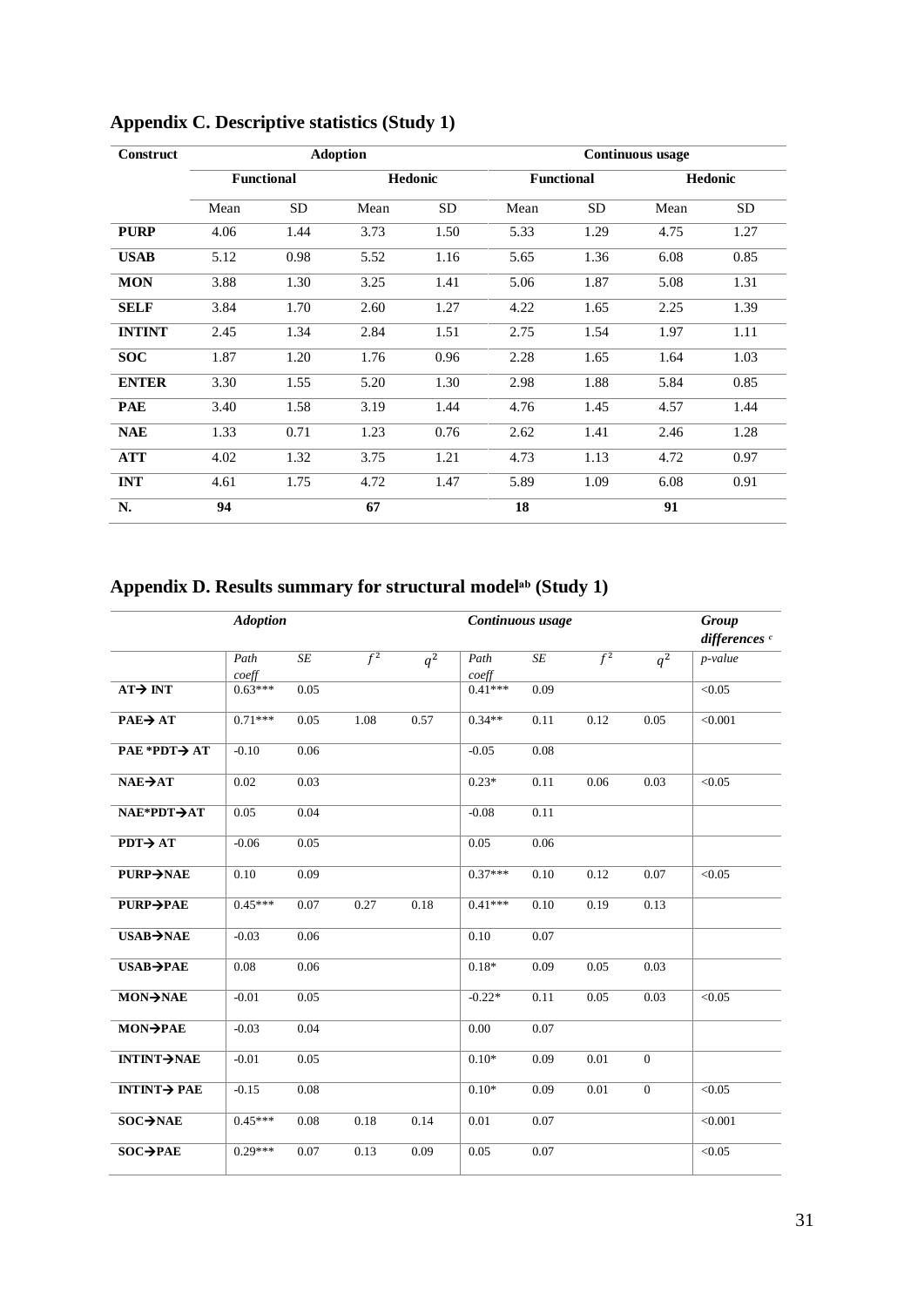| SE                             | $-0.02$  | 0.03             |      |      | 0.07     | 0.09             |      |      |  |
|--------------------------------|----------|------------------|------|------|----------|------------------|------|------|--|
| $LF \rightarrow NAE$           |          |                  |      |      |          |                  |      |      |  |
| $SELF \rightarrow PAE$         | $0.23**$ | 0.08             | 0.08 | 0.05 | 0.15     | 0.10             |      |      |  |
| $ENTER \rightarrow NAE$        | $-0.14*$ | 0.07             | 0.02 | 0.01 | 0.09     | 0.09             |      |      |  |
| $ENTER \rightarrow PAE$        | $0.16*$  | 0.07             | 0.04 | 0.02 | $0.20*$  | 0.09             | 0.06 | 0.04 |  |
|                                | $R^2$    | $\overline{Q^2}$ |      |      | $R^2$    | $\overline{Q^2}$ |      |      |  |
| $\boldsymbol{A}\boldsymbol{T}$ | 54.8%    | 37.5%            |      |      | 25.2%    | 13%              |      |      |  |
| <b>PAE</b>                     | 51.7%    | 40.2%            |      |      | 41.3%    | 32.9%            |      |      |  |
| NAE                            | 20.3%    | 11.1%            |      |      | 21.2%    | 12.7%            |      |      |  |
| INT                            | 39.4%    | 32.9%            |      |      | 17.1%    | 16.4%            |      |      |  |
| $N = 161^a$                    |          |                  |      |      | $N=109b$ |                  |      |      |  |

ᶜ Only significant differences are reported

| <b>Gender</b>  |        | <b>Nationality</b>     |       |
|----------------|--------|------------------------|-------|
| Male           | 87%    | Italy                  | 29.1% |
| Female         | 12%    | <b>Other Countries</b> | 69.3% |
| <i>Missing</i> | $1\%$  | <i>Missing</i>         | 1.5%  |
| Age            |        | <b>Education</b>       |       |
| 18-27          | 66%    | High School/College    | 53.4% |
| 28-35          | 17.2 % | 3-year Bachelor D.     | 31.4% |
| $36 - 45$      | 10.5%  | 5-year Master D.       | 8.8%  |
| 46-60          | 4.9%   | Degree (JD, MD)        | 2.3%  |
| 61 or over     | 0.8%   | Other                  | 3.5%  |
| <i>Missing</i> | 0.6%   | <b>Missing</b>         | 0.6%  |
| $N=1106^a$     |        |                        |       |

## **Appendix E. Demographic statisticsᵃ (Study 2)**

# **Appendix F. Descriptive statistics (Study 2)**

| Construct     |                    | <b>Adoption</b> |         |           | <b>Continuous</b> usage |           |         |      |  |  |
|---------------|--------------------|-----------------|---------|-----------|-------------------------|-----------|---------|------|--|--|
|               | <b>Incremental</b> |                 | Radical |           | <b>Incremental</b>      |           | Radical |      |  |  |
|               | Mean               | <b>SD</b>       | Mean    | <b>SD</b> | Mean                    | <b>SD</b> | Mean    | SD.  |  |  |
| <b>PURP</b>   | 3.21               | 1.38            | 3.38    | 1.23      | 5.29                    | 1.22      | 3.89    | 1.39 |  |  |
| <b>USAB</b>   | 4.95               | 1.18            | 5.31    | 1.01      | 6.20                    | 0.72      | 5.95    | 0.95 |  |  |
| <b>MON</b>    | 4.27               | 1.23            | 4.63    | 1.28      | 5.96                    | 1.09      | 5.56    | 1.47 |  |  |
| <b>SELF</b>   | 2.48               | 1.26            | 3.07    | 1.47      | 3.46                    | 1.64      | 2.96    | 1.55 |  |  |
| <b>INTINT</b> | 4.22               | 1.55            | 3.90    | 1.59      | 5.16                    | 1.59      | 3.13    | 1.51 |  |  |
| <b>SOC</b>    | 1.98               | 1.09            | 2.28    | 1.45      | 2.42                    | 1.47      | 3.01    | 1.62 |  |  |
| <b>ENTER</b>  | 5.34               | 1.27            | 5.66    | 1.02      | 6.59                    | 0.56      | 6.11    | 0.87 |  |  |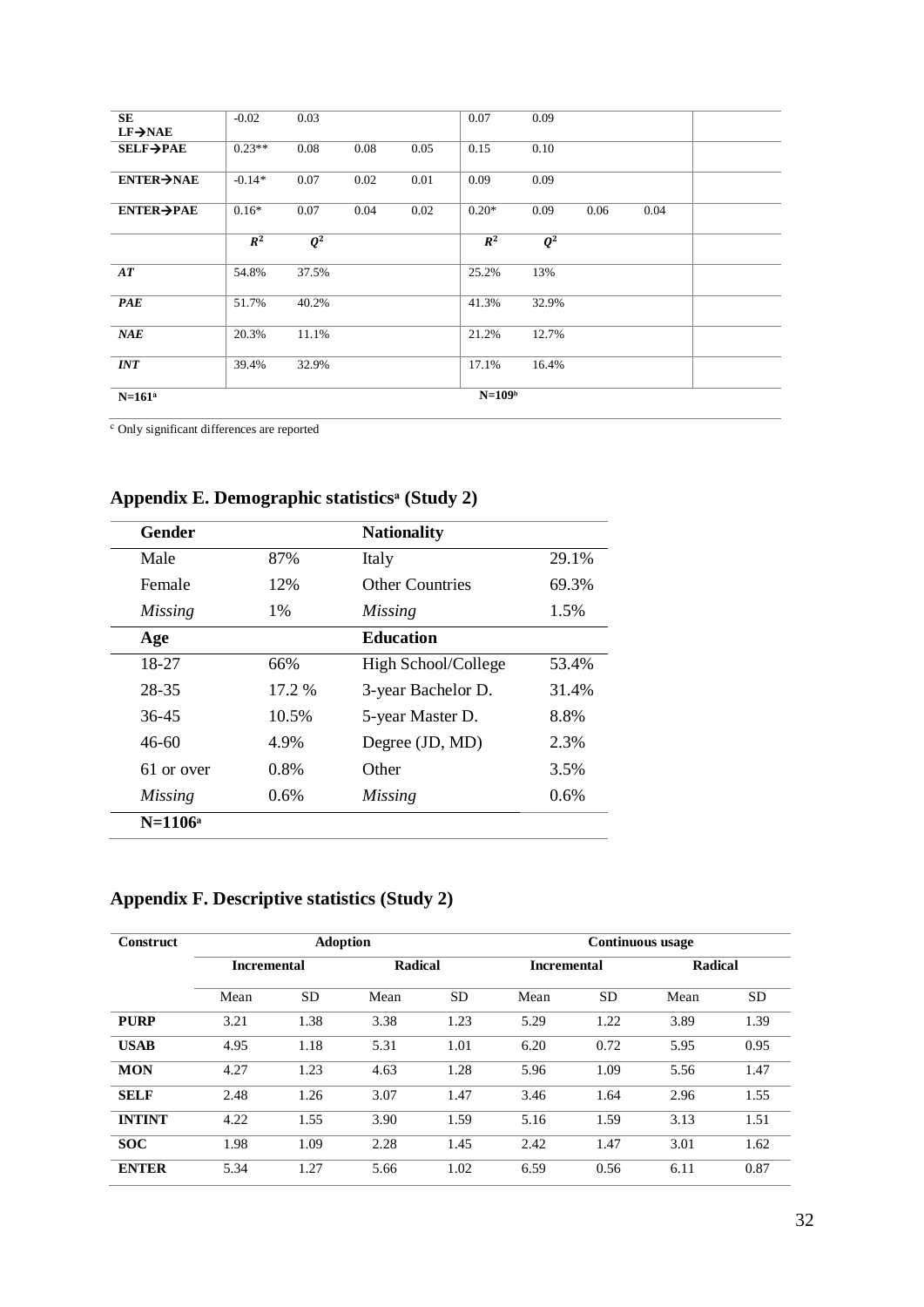| N.         | 85   |      | 104  |      | 739  |      | 178  |      |
|------------|------|------|------|------|------|------|------|------|
| <b>INT</b> | 4.13 | 1.67 | 5.04 | 1.35 | 6.66 | 0.72 | 6.27 | 1.08 |
| <b>ATT</b> | 3.41 | 1.32 | 4.24 | 1.01 | 5.44 | 1.04 | 5.08 | 1.02 |
| <b>NAE</b> | 1.21 | 0.66 | 1.29 | 0.59 | 3.23 | 1.55 | 2.48 | 1.36 |
| <b>PAE</b> | 2.86 | 1.50 | 4.01 | 1.24 | 5.60 | 1.28 | 5.08 | 1.40 |

**Appendix G. Results summary for structural modelᵃᵇ (Study 2)**

|                                    | <b>Adoption</b>    |                      |                  |          |                    | Continuous usage |                  |          | Group<br>differences <sup>c</sup> |
|------------------------------------|--------------------|----------------------|------------------|----------|--------------------|------------------|------------------|----------|-----------------------------------|
|                                    | Path               | $S\hspace{-0.08em}E$ | $\overline{f^2}$ | $q^2$    | Path               | SE               | $\overline{f^2}$ | $q^2$    | p-value                           |
| $AT\rightarrow INT$                | coeff<br>$0.64***$ | 0.04                 |                  |          | coeff<br>$0.52***$ | 0.03             |                  |          | < 0.05                            |
| $PAE \rightarrow AT$               | $0.62***$          | $0.06\,$             | 0.55             | 0.27     | $0.57***$          | 0.03             | 0.48             | 0.21     |                                   |
| РАЕ*РDТ→АТ                         | $-0.06$            | 0.07                 |                  |          | $-0.02$            | 0.05             |                  |          |                                   |
| $NAE \rightarrow AT$               | $0.00\,$           | $0.08\,$             |                  |          | $0.18***$          | 0.03             |                  |          | < 0.05                            |
| NAE*PDT→AT                         | $0.10\,$           | $0.10\,$             |                  |          | $0.02\,$           | 0.05             |                  |          |                                   |
| РОТ→АТ                             | 0.10               | 0.06                 |                  |          | $-0.02$            | 0.03             |                  |          |                                   |
| <b>PURP→NAE</b>                    | 0.08               | $0.10\,$             |                  |          | $0.36***$          | 0.03             | $0.10\,$         | 0.05     |                                   |
| PURP→PAE                           | $0.18*$            | $0.08\,$             | 0.04             | 0.03     | $0.33***$          | 0.04             | 0.11             | $0.07\,$ |                                   |
| $USAB \rightarrow NAE$             | $0.18**$           | 0.07                 | 0.03             | 0.02     | $-0.08*$           | 0.03             | $0.01\,$         | 0.00     | < 0.001                           |
| $USAB \rightarrow PAE$             | $0.18**$           | $0.07\,$             | 0.04             | 0.03     | 0.04               | 0.03             |                  |          |                                   |
| MON→NAE                            | $-0.06$            | 0.07                 |                  |          | 0.05               | 0.03             |                  |          |                                   |
| MON→PAE                            | 0.06               | 0.06                 |                  |          | $0.17***$          | 0.03             | 0.16             | 0.02     |                                   |
| <b>INTINT-&gt;NAE</b>              | $0.08\,$           | 0.09                 |                  |          | $0.00\,$           | 0.03             |                  |          |                                   |
| INTINT $\rightarrow$ PAE           | $0.02\,$           | $0.08\,$             |                  |          | $-0.06$            | 0.03             |                  |          |                                   |
| SOC→NAE                            | $0.16*$            | 0.07                 | 0.02             | 0.02     | $0.14***$          | 0.04             | 0.02             | 0.01     |                                   |
| $SOC\rightarrow PAE$               | $0.15*$            | 0.07                 | 0.03             | $0.02\,$ | $0.06*$            | 0.03             | $0.02\,$         | $0.01\,$ |                                   |
| SELF→NAE                           | 0.13               | $0.08\,$             |                  |          | $0.00\,$           | 0.04             |                  |          |                                   |
| SELF→PAE                           | $0.17*$            | $0.08\,$             | 0.03             | 0.02     | $0.14***$          | 0.03             | 0.02             | 0.01     |                                   |
| <b>ENTER-&gt;NAE</b>               | $-0.06$            | $0.08\,$             |                  |          | $0.13***$          | 0.03             | 0.02             | $0.01\,$ |                                   |
| ENTER→PAE                          | $0.28***$          | $0.07\,$             | 0.09             | $0.06\,$ | $0.24***$          | 0.04             | $0.07\,$         | 0.05     |                                   |
|                                    | $R^2$              | $\overline{Q^2}$     |                  |          | $R^2$              | $\overline{Q^2}$ |                  |          |                                   |
| AT                                 | 47.1%              | 30.4%                |                  |          | 44.8%              | 25.9%            |                  |          |                                   |
| PAE                                | 37.7%              | 28%                  |                  |          | 40.6%              | 30.1%            |                  |          |                                   |
| $\pmb{N\!AE}$                      | 11.6%              | 6.5%                 |                  |          | 21.4%              | 12.5%            |                  |          |                                   |
| $\ensuremath{\textit{INT}}\xspace$ | 41.2%              | 35.6%                |                  |          | 27.1%              | 24.2%            |                  |          |                                   |
| $N = 189$ <sup>a</sup>             |                    |                      |                  |          | $N=917b$           |                  |                  |          |                                   |